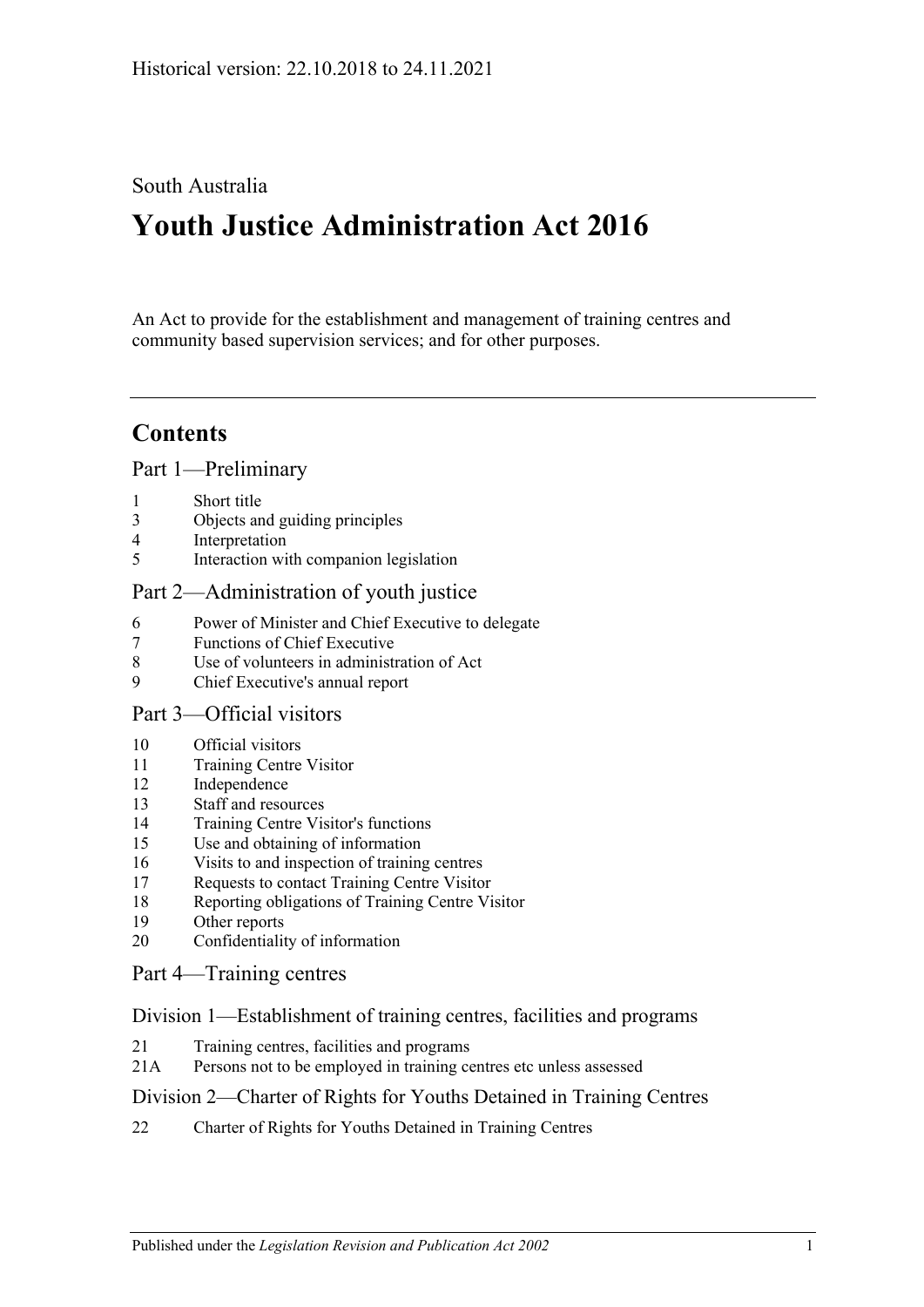#### Division [3—Procedures on admission](#page-12-2)

[Initial assessment on admission](#page-12-3)

#### Division [4—Custody of residents of training centres](#page-14-0)

- [Minister has custody of youths in detention](#page-14-1)
- [Chief Executive responsible under Minister for management of training centres](#page-14-2)

#### Division [5—Management of residents of training centres](#page-15-0)

- [Chief Executive may make rules relating to management of training centre](#page-15-1)
- [Education](#page-15-2)
- [Safe rooms](#page-15-3)
- [Prohibited treatment of residents](#page-17-0)
- [Power to search residents](#page-17-1)
- [Drug testing of residents](#page-19-0)
- [Use of sniffer dogs](#page-19-1)
- [Use of force against residents](#page-20-0)

#### Division [6—Leave of absence under authority of Chief Executive](#page-21-0)

[Leave of absence under authority of Chief Executive](#page-21-1)

#### Division [7—Transfer of youths under detention from 1 jurisdiction to another](#page-22-0)

- [Interpretation](#page-22-1)
- [Transfer of young offenders to other States](#page-23-0)
- [Transfer of young offenders to this State](#page-24-0)
- [Adaptation of correctional orders to different correctional systems](#page-25-0)
- [Custody during escort](#page-25-1)

#### Division [8—Release from detention](#page-25-2)

- [Release of youth from detention](#page-25-3)
- [Manner in which former resident's personal property is to be dealt with](#page-25-4)
- [Certain prohibited items not to be returned to former residents](#page-26-0)

#### Part [5—Community programs and community service](#page-26-1)

- [Community programs](#page-26-2)
- [Restrictions on performance of community service and other work orders](#page-27-0)
- [Insurance cover for youths performing community service or other work orders](#page-28-0)
- [Community service or other work orders may only involve certain kinds of work](#page-28-1)

#### Part [6—Miscellaneous](#page-28-2)

- [Hindering a person in execution of duty](#page-28-3)
- [Impersonating an employee of Department](#page-28-4)
- [Confidentiality](#page-28-5)
- [Disclosure of health information](#page-29-0)
- [Information about youth may be given in certain circumstances](#page-29-1)
- [Information about youth to be given when youth to be imprisoned](#page-30-0)
- [Minister may acquire land](#page-30-1)
- [Evidentiary provision](#page-30-2)
- [Regulations](#page-30-3)

# [Legislative history](#page-32-0)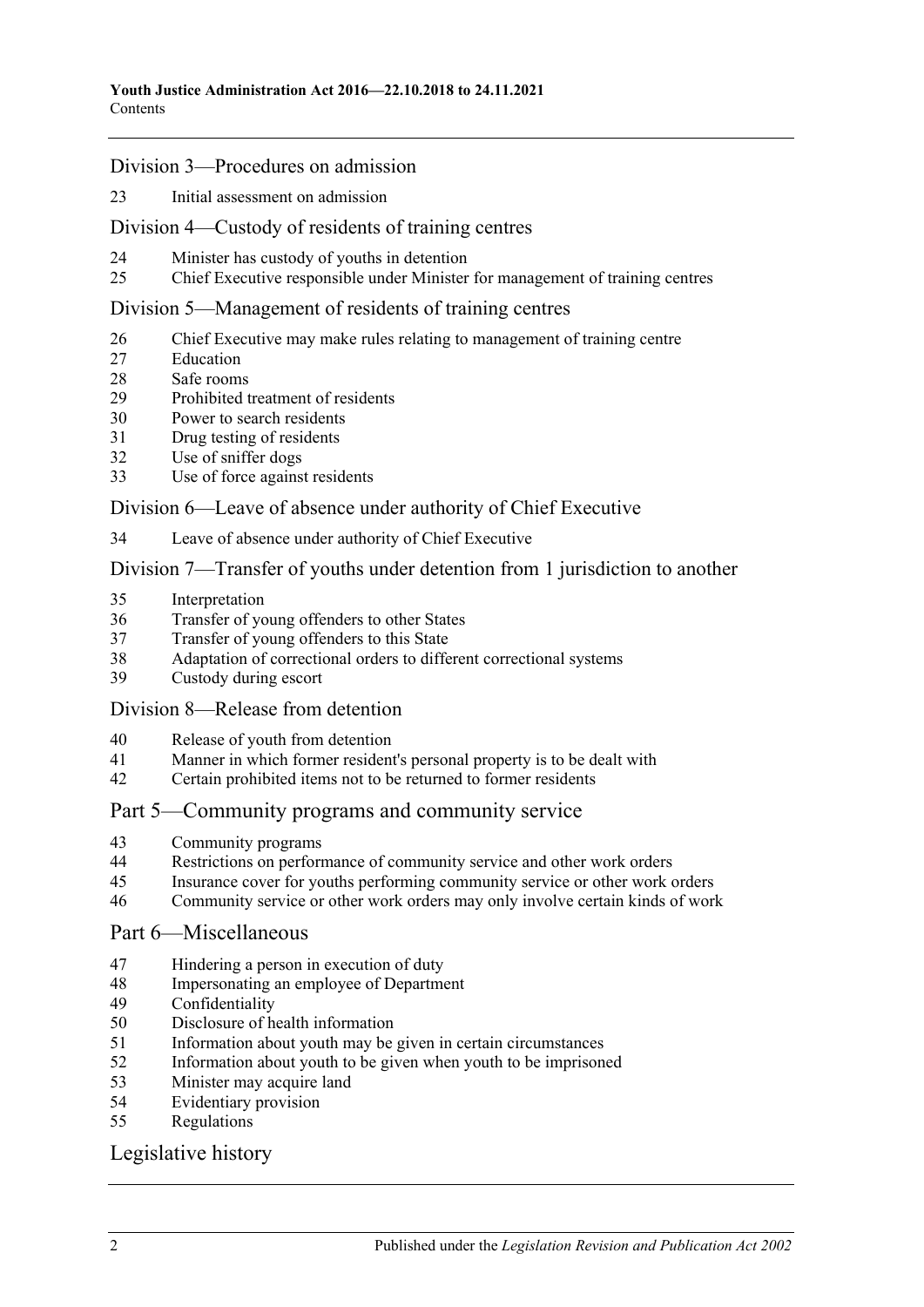### <span id="page-2-0"></span>**The Parliament of South Australia enacts as follows:**

# 64B**Part 1—Preliminary**

#### <span id="page-2-1"></span>0B**1—Short title**

This Act may be cited as the *Youth Justice Administration Act 2016*.

# <span id="page-2-2"></span>1B**3—Objects and guiding principles**

- (1) The objects of this Act are—
	- (a) to provide mechanisms for the establishment and proper administration of training centres, community based supervision services and other facilities and services relating to youths who offend against the criminal law; and
	- (b) to provide for the safe, humane and secure management of youths held in training centres in the State; and
	- (c) to provide for appropriate programs for youths who are in detention or under supervision in the community; and
	- (d) to follow, to the extent practicable, international and national requirements or guidelines relating to the detention of youths; and
	- (e) to promote the rehabilitation of youths by providing them with the care, correction and guidance necessary for their development into responsible members of the community and the proper realisation of their potential; and
	- (f) to have regard to the rights of victims of crime; and
	- (g) to have regard to the particular needs and circumstances of youths who are under the guardianship of the Chief Executive, or of whom the Chief Executive has custody, under the *[Children and Young People \(Safety\)](http://www.legislation.sa.gov.au/index.aspx?action=legref&type=act&legtitle=Children%20and%20Young%20People%20(Safety)%20Act%202017)  Act [2017](http://www.legislation.sa.gov.au/index.aspx?action=legref&type=act&legtitle=Children%20and%20Young%20People%20(Safety)%20Act%202017)* and who are residents of training centres or are required to be supervised in the community; and
	- (h) to have regard to the particular needs and circumstances relevant to a youth's cultural identity and linguistic background; and
	- (i) to promote, and endeavour to ensure compliance with, the *Charter of Rights for Youths Detained in Training Centres*; and
	- (j) to recognise the importance of family and community involvement and participation in administering youth justice; and
	- (k) to support the reintegration of youths with the community as part of their rehabilitation; and
	- (l) to promote community safety.
- <span id="page-2-3"></span>(2) The Minister, the Chief Executive, the Department and other persons and bodies involved in the administration of this Act are to be guided by the following principles in the exercise of their functions:
	- (a) in exercising powers under this Act, consideration should at all times be given to promoting the well being and best interests of youths;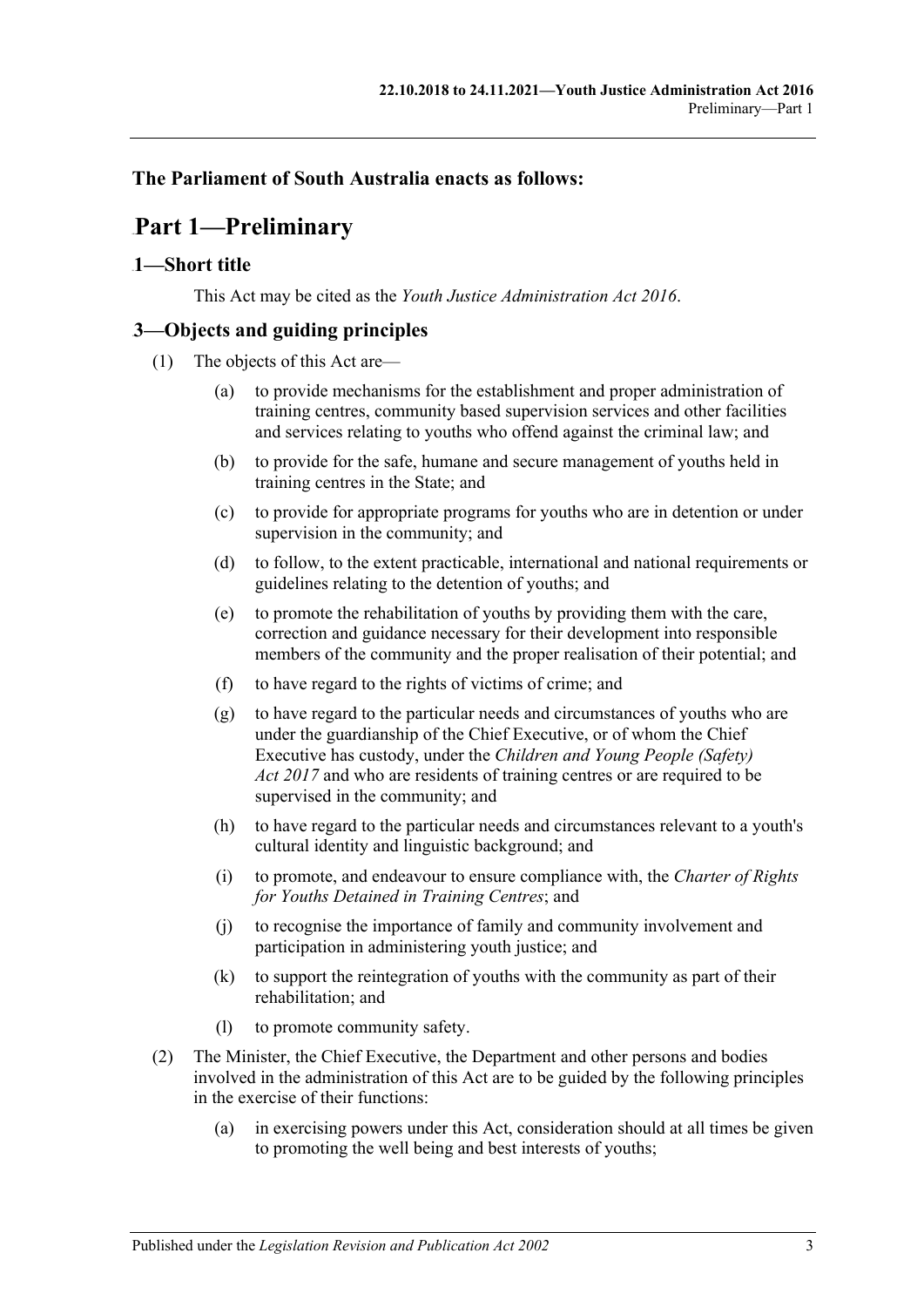- (b) youths should be made aware of their obligations under the law and of the consequences of any breach of the law;
- (c) the management of residents of training centres, and youths who are subject to supervision in the community, should be designed to achieve their rehabilitation and development into responsible members of the community and the proper realisation of their potential;
- (d) the community, and individual members of it, must be adequately protected against violent or wrongful acts;
- (e) facilities and programs developed for the care, rehabilitation, detention, training, therapeutic treatment or other treatment of youths should—
	- (i) be evidence based; and
	- (ii) be individually designed as much as reasonably practicable—
		- (A) to take account of the youth's age, gender, gender identity, sexuality or sexual identity, cultural identity, developmental and cognitive capacity, ability or disability, and any special needs; and
		- (B) to promote the health of the youth; and
		- (C) to promote the educational and vocational training needs of the youth; and
		- (D) to address offending behaviours; and
	- (iii) be governed by a comprehensive assessment and case plan developed in a multi-disciplinary framework; and
	- (iv) support a focus on connecting and reintegrating with family and community; and
	- (v) take into consideration the different traditions, cultural values and religious beliefs of ethnic or racial groups within the youth's community; and
	- (vi) emphasise individual responsibilities.
- (3) In addition to the principles set out in [subsection](#page-2-3) (2), a person or body exercising a function or power under this Act in relation to an Aboriginal or Torres Strait Islander youth must—
	- (a) observe the Aboriginal and Torres Strait Islander Youth Justice Principle; and
	- (b) have regard to the particular needs and circumstances of Aboriginal or Torres Strait Islander youths who are residents of training centres or are under supervision in the community; and
	- (c) recognise the diversity of cultures within Aboriginal and Torres Strait Islander communities.

#### <span id="page-3-0"></span>2B**4—Interpretation**

(1) In this Act, unless the contrary intention appears—

*Aboriginal and Torres Strait Islander Youth Justice Principle* means the Aboriginal and Torres Strait Islander Youth Justice Principle as stated in the regulations;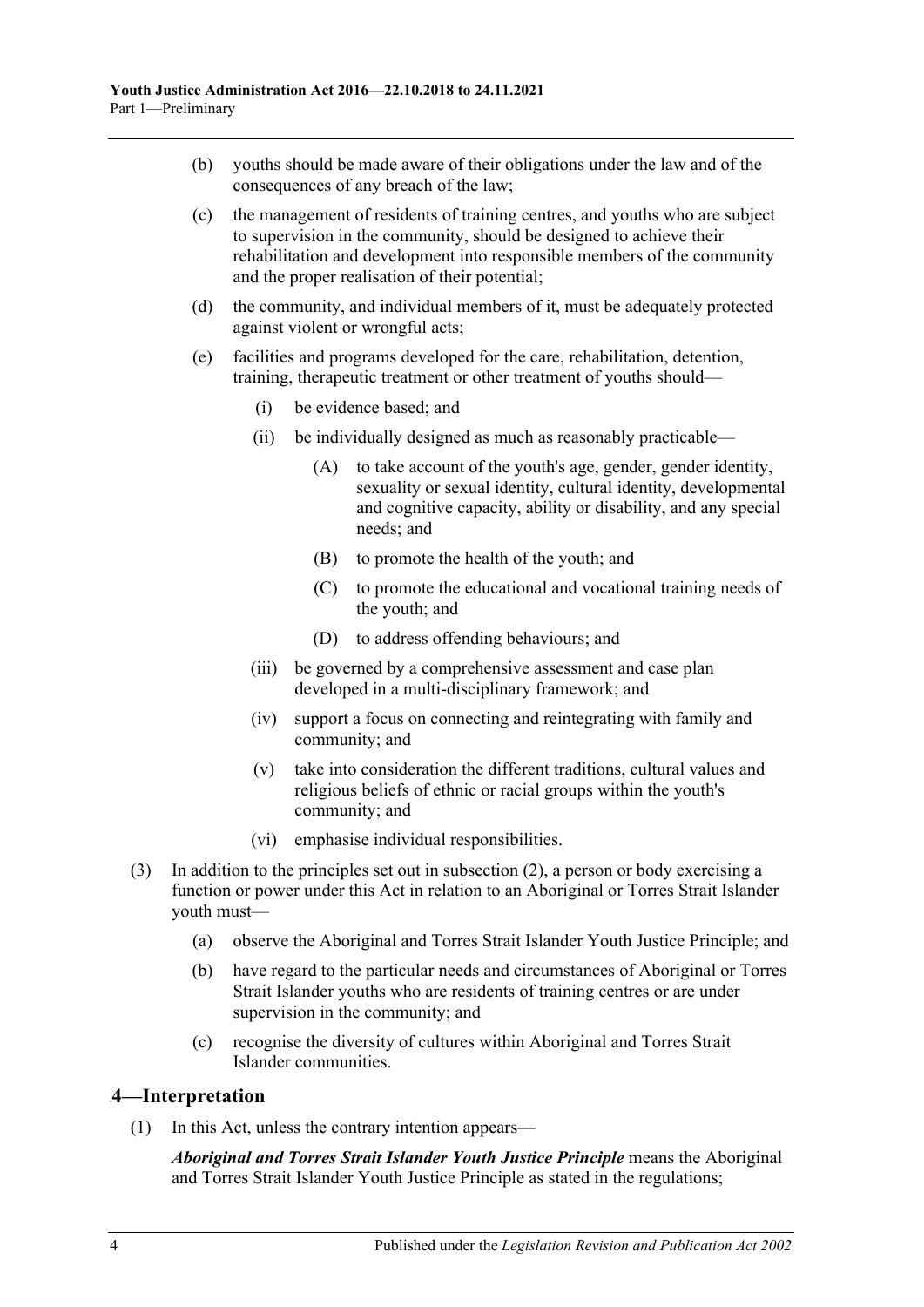*Aboriginal or Torres Strait Islander youth* means a youth who—

- (a) is of Aboriginal or Torres Strait Islander descent; and
- (b) identifies himself or herself as being of Aboriginal or Torres Strait Islander origin and is accepted as such by the community with which he or she associates;

*alcotest* means a test by means of an apparatus of a kind approved for the conduct of alcotests under the *[Road Traffic Act](http://www.legislation.sa.gov.au/index.aspx?action=legref&type=act&legtitle=Road%20Traffic%20Act%201961) 1961*;

*analyst* has the same meaning as in the *[Controlled Substances Act](http://www.legislation.sa.gov.au/index.aspx?action=legref&type=act&legtitle=Controlled%20Substances%20Act%201984) 1984*;

*biological sample* means a sample of urine, saliva or sweat;

*Charter of Rights for Youths Detained in Training Centres*—see Part [4 Division](#page-12-0) 2;

*Chief Executive* means the Chief Executive of the Department;

*Child and Young Person's Visitor* means the Child and Young Person's Visitor under the *[Children and Young People \(Safety\) Act](http://www.legislation.sa.gov.au/index.aspx?action=legref&type=act&legtitle=Children%20and%20Young%20People%20(Safety)%20Act%202017) 2017*;

*child of compulsory education age* means a person who is 16 years of age;

*child of compulsory school age* means a child of or above the age of 6 years but under the age of 16 years;

*community youth justice officer* means—

- (a) an officer or employee of the Department assigned to the position of a community youth justice officer whose duties include the supervision of youths who are required to carry out community service or be subject to supervision in the community; or
- (b) a person authorised (individually or by class) by the Chief Executive to exercise the powers of a community youth justice officer;

*Department* means the administrative unit of the Public Service that is responsible for assisting a Minister in the administration of this Act;

*detention* means detention in a training centre;

*drug* means—

- (a) alcohol; or
- (b) a substance that is a prescription drug or a controlled drug under the *[Controlled Substances Act](http://www.legislation.sa.gov.au/index.aspx?action=legref&type=act&legtitle=Controlled%20Substances%20Act%201984) 1984*;

*drug test* means an alcotest or urinalysis, or a prescribed procedure;

*employee*, in relation to a training centre, means an officer or employee of the Department whose duties include the supervision of youths detained in a training centre;

*exercise*, for a function, includes perform;

*guardian*, in relation to a youth, means—

- (a) a parent of the youth; or
- (b) a person (other than a Minister of the Crown) who is the guardian of the youth or has the immediate custody and control of the youth,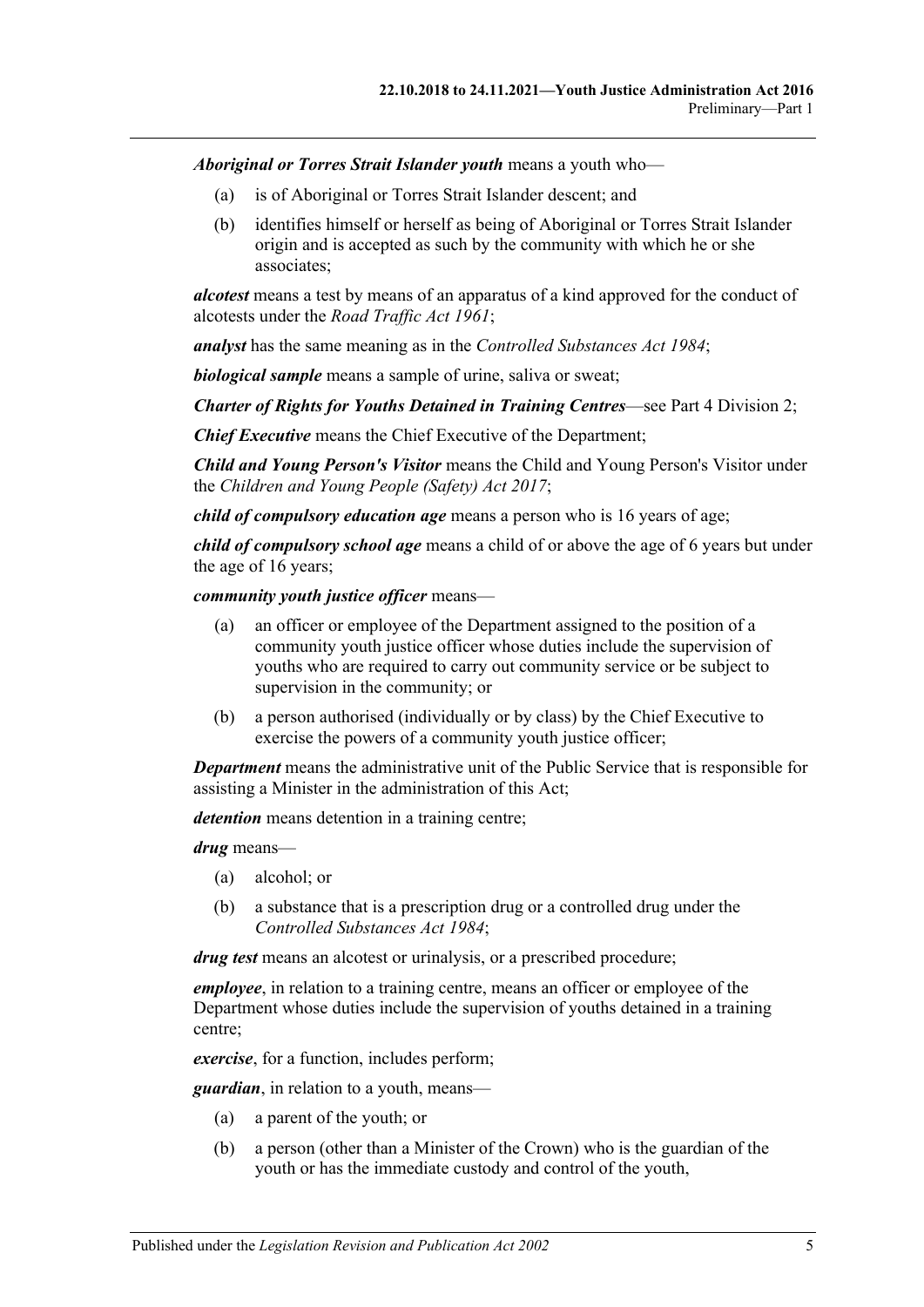and includes a person who has the custody and control of a youth who is under the guardianship, or in the custody, of the Chief Executive under the *[Children and Young](http://www.legislation.sa.gov.au/index.aspx?action=legref&type=act&legtitle=Children%20and%20Young%20People%20(Safety)%20Act%202017)  [People \(Safety\) Act](http://www.legislation.sa.gov.au/index.aspx?action=legref&type=act&legtitle=Children%20and%20Young%20People%20(Safety)%20Act%202017) 2017*;

*Guardian for Children and Young People* means the Guardian for Children and Young People appointed under the *[Children and Young People \(Oversight and](http://www.legislation.sa.gov.au/index.aspx?action=legref&type=act&legtitle=Children%20and%20Young%20People%20(Oversight%20and%20Advocacy%20Bodies)%20Act%202016)  [Advocacy Bodies\) Act](http://www.legislation.sa.gov.au/index.aspx?action=legref&type=act&legtitle=Children%20and%20Young%20People%20(Oversight%20and%20Advocacy%20Bodies)%20Act%202016) 2016*;

*prescribed procedure* means a procedure, prescribed by regulation, consisting of the taking of a biological sample from a person for analysis for the purpose of ascertaining the presence of a drug in the body of the person from whom the sample was taken;

*resident* of a training centre means a youth detained in the centre;

*safe room* means a room (other than a resident's bedroom) in a training centre that is set aside for the safe detention of residents of the centre;

*Training Centre Review Board* means the Training Centre Review Board established under the Young Offenders Act;

*Visitor* means the Training Centre Visitor appointed under [Part](#page-6-3) 3;

*Young Offenders Act* means the *[Young Offenders Act](http://www.legislation.sa.gov.au/index.aspx?action=legref&type=act&legtitle=Young%20Offenders%20Act%201993) 1993*;

*youth* means a person of or above the age of 10 years but under the age of 18 years and, in relation to proceedings for an offence or detention in a training centre, includes a person who was under the age of 18 years on the date of the alleged offence.

- (2) A reference in this Act or in the Young Offenders Act to an *officer of the Department* includes a reference to—
	- (a) a person who, immediately before the commencement of this paragraph, holds an appointment as an officer of the Department under the Young Offenders Act; or
	- (b) a person who, immediately before the commencement of this paragraph, is designated as an officer of the Department under section 4A of the Young Offenders Act.

#### <span id="page-5-0"></span>3B**5—Interaction with companion legislation**

- (1) This Act and the Young Offenders Act are to be read together and construed as if the 2 Acts constituted a single Act.
- (2) Accordingly, terms used in this Act and also in the Young Offenders Act have the same meanings in this Act as they have in that Act (unless the contrary intention appears).

# <span id="page-5-1"></span>65B**Part 2—Administration of youth justice**

#### <span id="page-5-2"></span>4B**6—Power of Minister and Chief Executive to delegate**

(1) The Minister may, from time to time, by instrument in writing, delegate to the Chief Executive any powers, duties or functions under this Act or any other Act.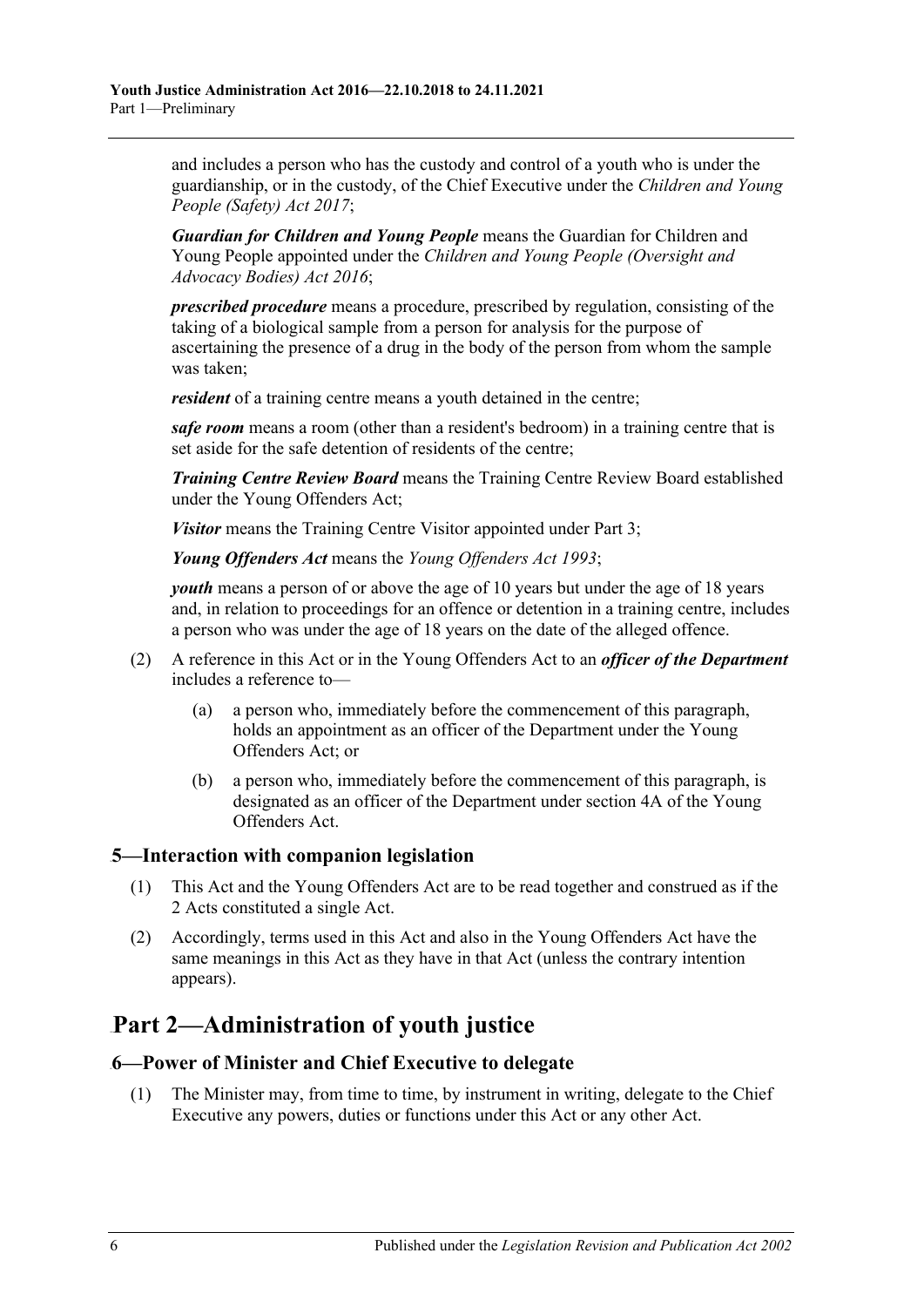- (2) The Chief Executive may delegate any of the powers, duties, responsibilities or functions vested in, or delegated to, the Chief Executive under this Act or any other Act—
	- (a) to a specified employee of the Department; or
	- (b) to an employee of the Department of a specified class; or
	- (c) with the approval of the Minister—to any other suitable person.
- (3) A delegation under this section is revocable at will, and does not prevent the exercise of any power, function, duty or responsibility by the Minister or the Chief Executive.
- (4) Any power, function, duty or responsibility vested in, imposed on or delegated to the Chief Executive under this Act may, if the Chief Executive is absent from or otherwise unable to perform the duties of office, be exercised by such other officer or employee of the Department as the Minister may, by instrument in writing, authorise.

#### <span id="page-6-0"></span>5B**7—Functions of Chief Executive**

The functions of the Chief Executive include—

- (a) responsibility for ensuring that proper standards of administration are observed in the management of training centres; and
- (b) establishing community youth justice programs for the purposes of youths who are subject to supervision in the community; and
- (c) any other function conferred on the Chief Executive under this Act or any other Act.

#### <span id="page-6-1"></span>6B**8—Use of volunteers in administration of Act**

The Minister must promote the use of volunteers in the administration of this Act to such extent as the Minister thinks appropriate.

#### <span id="page-6-2"></span>7B**9—Chief Executive's annual report**

- (1) The Chief Executive must, not later than 30 September in each year, submit to the Minister a report on—
	- (a) the operation of this Act and the work of the Department in relation to the administration of this Act for the financial year ending on the preceding 30 June; and
	- (b) any other matter as the Minister may direct.
- (2) The Minister must, within 12 sitting days after receipt of a report under this section, cause a copy of the report to be laid before each House of Parliament.

# <span id="page-6-3"></span>66B**Part 3—Official visitors**

#### <span id="page-6-4"></span>8B**10—Official visitors**

Members of Parliament, judges, the Guardian for Children and Young People, the Training Centre Visitor, the Child and Young Person's Visitor and any other person authorised in writing by the Minister are entitled to visit a training centre.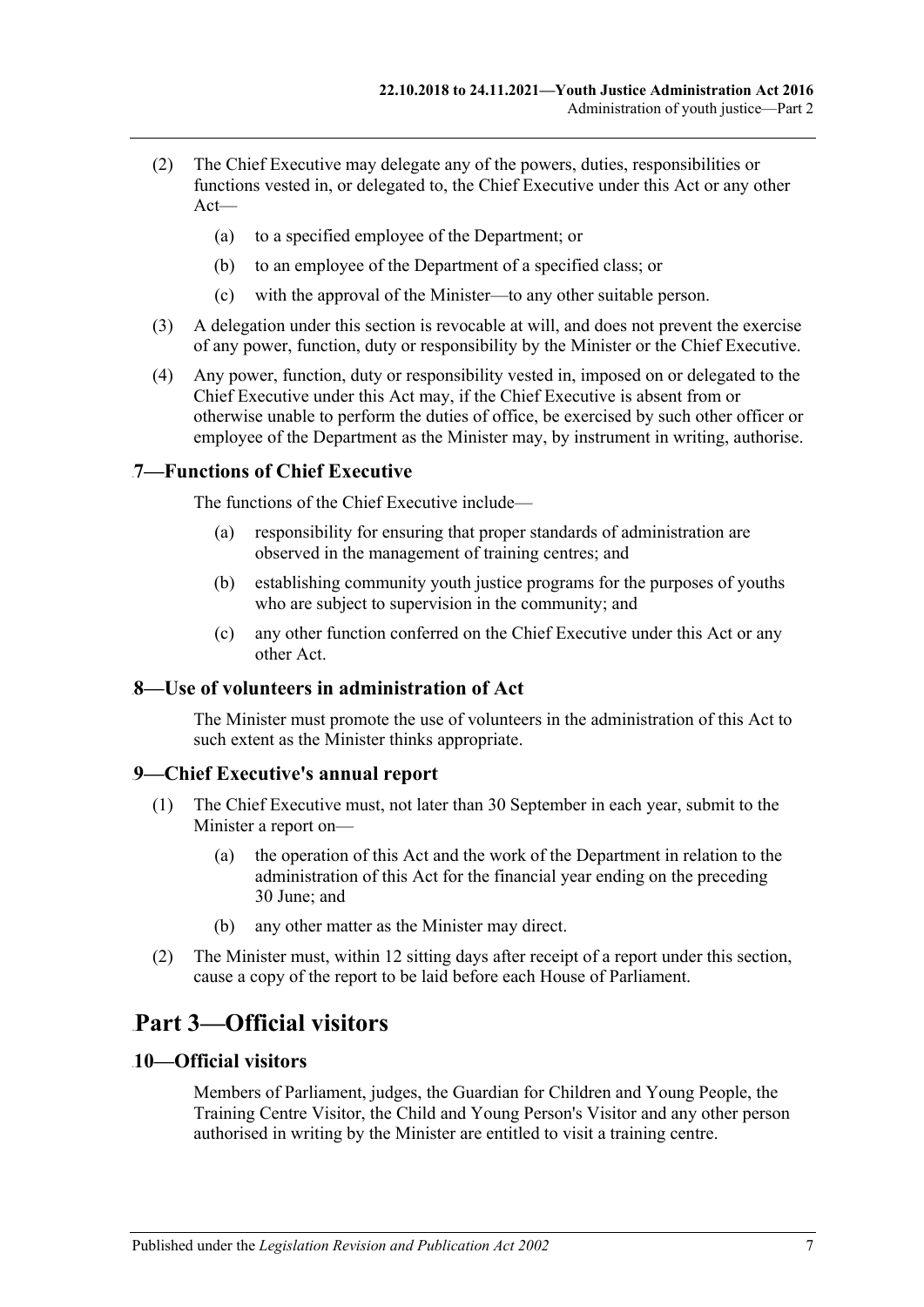### <span id="page-7-0"></span>9B**11—Training Centre Visitor**

- (1) There is to be a Training Centre Visitor.
- (2) The Governor may appoint a person (who may be the Guardian for Children and Young People) to be the Visitor.
- (3) If the person appointed to be the Visitor is not the Guardian for Children and Young People, the person will be appointed on conditions determined by the Governor and for a term, not exceeding 5 years, specified in the instrument of appointment and, at the expiration of a term of appointment, will be eligible for reappointment.
- (4) Subject to this section, the Guardian for Children and Young People will, if he or she is appointed to be the Visitor, hold office as such for so long as he or she holds office as the Guardian.
- <span id="page-7-1"></span>(5) The Governor may remove a person from office as the Visitor on the presentation of an address from both Houses of Parliament seeking the person's removal.
- <span id="page-7-2"></span>(6) The Governor may suspend a person from the position of Visitor on the ground of incompetence or misbehaviour and, in that event—
	- (a) a full statement of the reason for the suspension must be laid before both Houses of Parliament within 3 sitting days of the suspension; and
	- (b) if, at the expiration of 1 month from the date on which the statement was laid before Parliament, an address from both Houses of Parliament seeking the person's removal has not been presented to the Governor, the person must be restored to the position.
- (7) The position of Training Centre Visitor becomes vacant if the person appointed to the position—
	- (a) dies; or
	- (b) resigns by written notice given to the Minister; or
	- (c) completes a term of appointment and is not reappointed; or
	- (d) is removed from the position by the Governor under [subsection](#page-7-1) (5); or
	- (e) becomes bankrupt or applies as a debtor to take the benefit of the laws relating to bankruptcy; or
	- (f) is convicted of an indictable offence or sentenced to imprisonment for an offence; or
	- (g) becomes a member of the Parliament of this State or any other State of the Commonwealth or of the Commonwealth or becomes a member of a Legislative Assembly of a Territory of the Commonwealth; or
	- (h) becomes, in the opinion of the Governor, mentally or physically incapable of exercising satisfactorily the functions of the position.
- (8) The Minister may appoint a person to act in the position of Training Centre Visitor—
	- (a) during a vacancy in the position; or
	- (b) when the Visitor is absent or unable to exercise the functions of the position; or
	- (c) if the Visitor is suspended from the position under [subsection](#page-7-2) (6).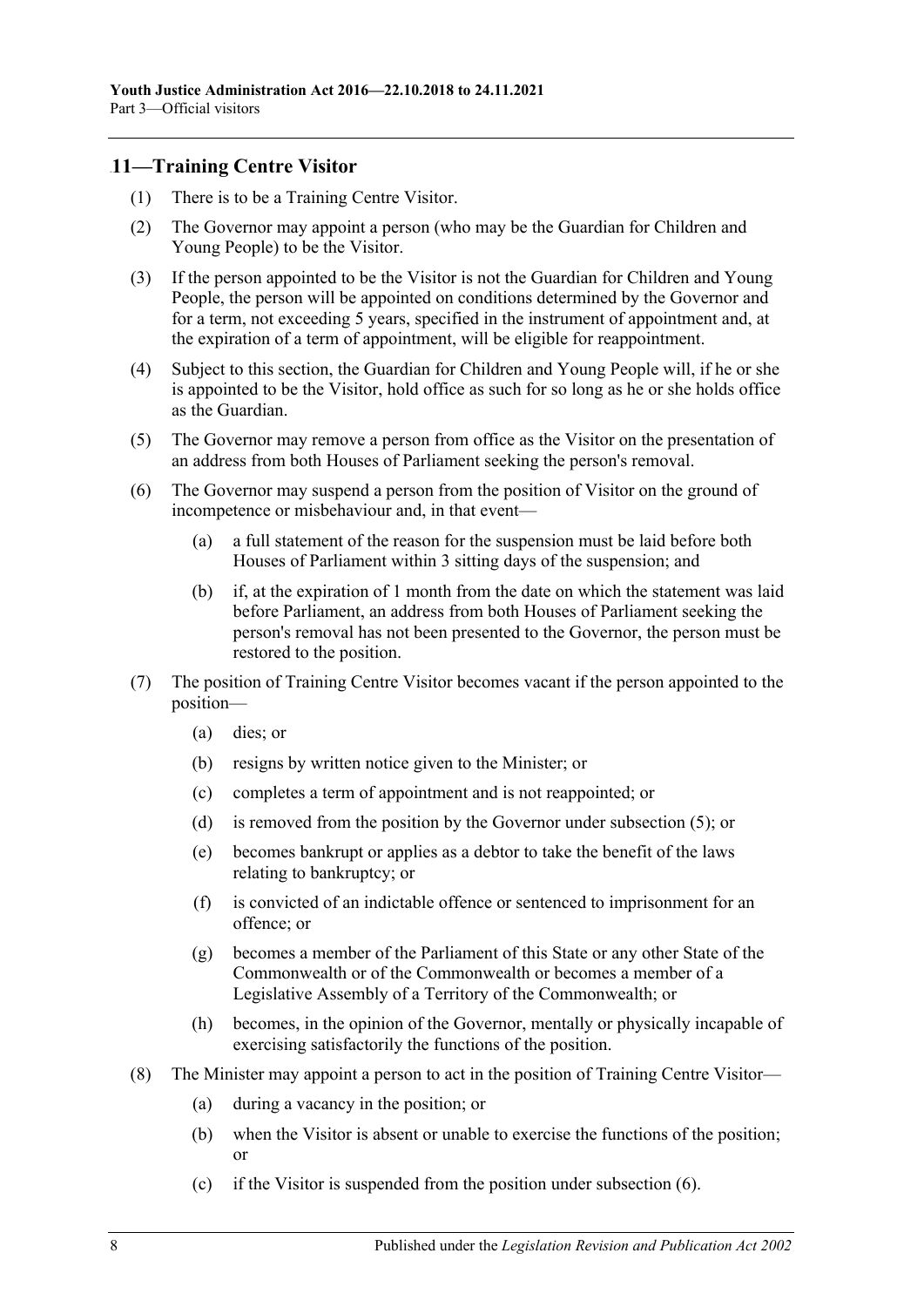#### <span id="page-8-0"></span>10B**12—Independence**

- (1) In exercising his or her functions and powers under this Act, the Training Centre Visitor must act independently, impartially and in the public interest.
- (2) The Minister cannot control how the Visitor is to exercise the Visitor's statutory functions and powers and cannot give any direction with respect to the content of any report prepared by the Visitor.

**Note—**

This provision does not derogate from any express power of the Minister under this Act.

#### <span id="page-8-1"></span>11B**13—Staff and resources**

The Minister must provide the Training Centre Visitor with the staff and other resources that the Visitor reasonably needs for exercising the Visitor's functions.

#### <span id="page-8-2"></span>14—Training Centre Visitor's functions

- (1) The functions of the Training Centre Visitor include the following:
	- (a) to conduct visits to training centres as required or authorised under this Part;
	- (b) to conduct inspections of training centres as required or authorised under this Part;
	- (c) to promote the best interests of the residents of a training centre;
	- (d) to act as an advocate for the residents of a training centre to promote the proper resolution of issues relating to the care, treatment or control of the residents;
	- (e) to inquire into, and provide advice to, the Minister in relation to any systemic reform necessary to improve—
		- (i) the quality of care, treatment or control of residents of a training centre; or
		- (ii) the management of a training centre;
	- (f) to inquire into and investigate any matter referred to the Visitor by the Minister;
	- (g) any other functions assigned to the Visitor by this or any other Act.
- (2) In exercising functions under this Part, the Visitor—
	- (a) must encourage residents of a training centre to express their own views and give proper weight to those views; and
	- (b) must pay particular attention to the needs and circumstances of residents of a training centre who—
		- (i) are under the guardianship, or in the custody, of the Chief Executive under the *[Children and Young People \(Safety\) Act](http://www.legislation.sa.gov.au/index.aspx?action=legref&type=act&legtitle=Children%20and%20Young%20People%20(Safety)%20Act%202017) 2017*; or
		- (ii) are Aboriginal or Torres Strait Islander youths; or
		- (iii) have a physical, psychological or intellectual disability; and
	- (c) may receive and consider information, reports and materials relevant to exercising the Visitor's statutory functions.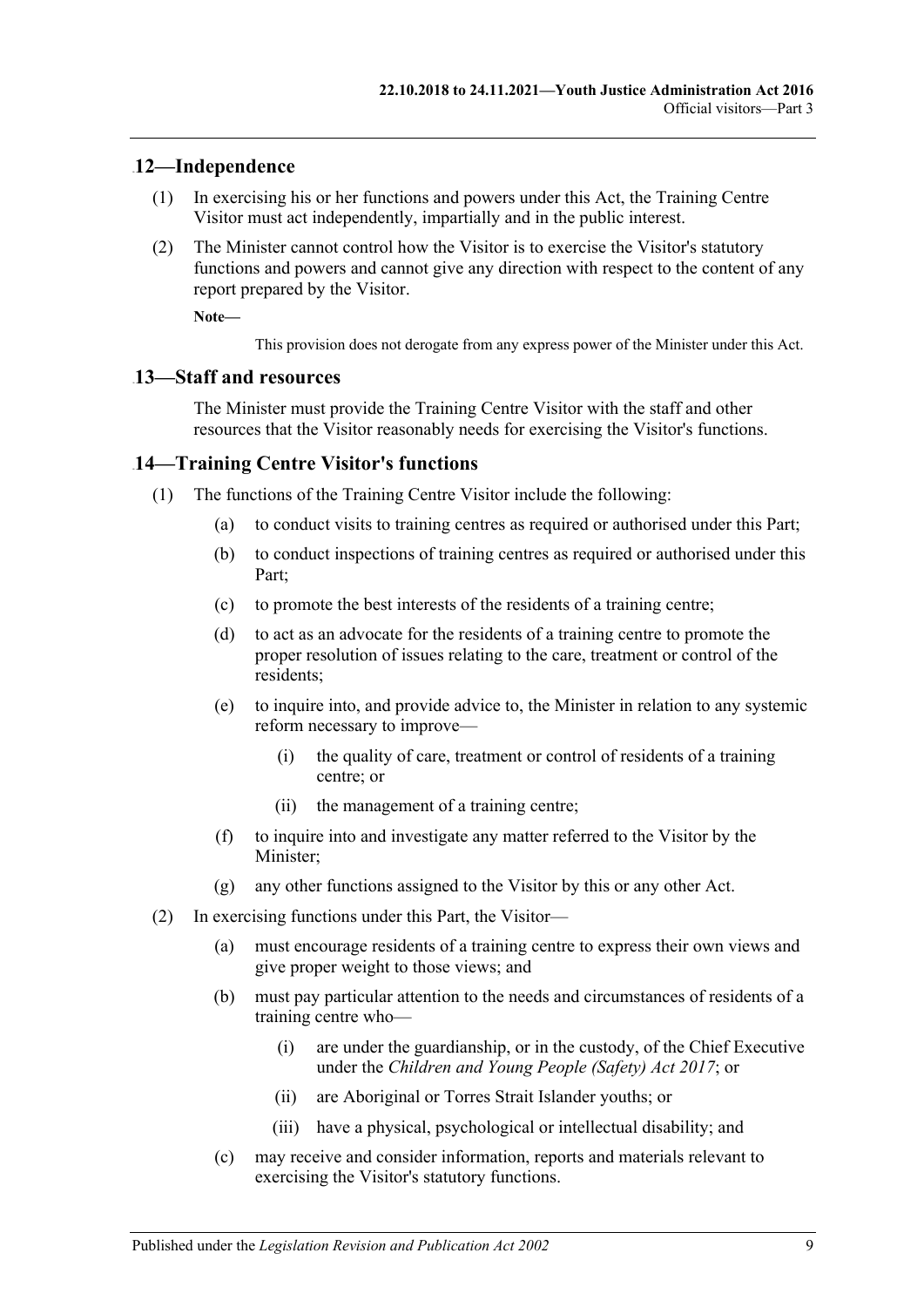(3) The Visitor has the powers necessary or expedient for, or incidental to, the exercise of the Visitor's functions.

#### <span id="page-9-0"></span>13B**15—Use and obtaining of information**

- (1) A government or non-government organisation that is involved in the provision of services under this Act or the Young Offenders Act must, at the Training Centre Visitor's request, provide the Visitor with information relevant to the exercise of the Visitor's functions.
- <span id="page-9-2"></span>(2) If the Visitor has reason to believe that a person is capable of providing information or producing a document that may be relevant to the exercise of the Visitor's functions, the Visitor may, by notice in writing provided to the person, require the person to do 1 or more of the following:
	- (a) to provide that information to the Visitor in writing signed by that person or, in the case of a body corporate, by an officer of the body corporate;
	- (b) to produce that document to the Visitor;
	- (c) to attend before a person specified in the notice and answer relevant questions or produce relevant documents.
- (3) A notice under [subsection](#page-9-2) (2) is to specify the period within which, or the time, day and place at which, the person is required to provide the information or document, or to attend.
- (4) A notice under [subsection](#page-9-2) (2) must provide a period of time for compliance with a requirement under that subsection that has been determined by the Visitor to be reasonable in the circumstances.
- (5) A person must comply with a requirement under [subsection](#page-9-2) (2). Maximum penalty: \$5 000.
- (6) If a document is produced in accordance with a requirement under this section, the Visitor may take possession of, make copies of, or take extracts from, the document.

#### <span id="page-9-1"></span>14B**16—Visits to and inspection of training centres**

- (1) On a visit to a training centre under this Part, the Training Centre Visitor may—
	- (a) so far as practicable, inspect all parts of the centre used for or relevant to the custody of youths; and
	- (b) so far as practicable, make any necessary inquiries about the care, treatment and control of each resident of the centre; and
	- (c) take any other action required to exercise the Visitor's functions.
- (2) Subject to [subsection](#page-9-3) (3), a visit to a training centre may be made by the Visitor, on the Visitor's own initiative or at the request of a resident of the centre, at any reasonable time of the day, and be of such length, as the Visitor thinks appropriate.
- <span id="page-9-4"></span><span id="page-9-3"></span>(3) The Visitor must—
	- (a) give the manager of a training centre reasonable notice of an impending visit; and
	- (b) take steps to ensure that the safe administration of the centre is not compromised by the visit; and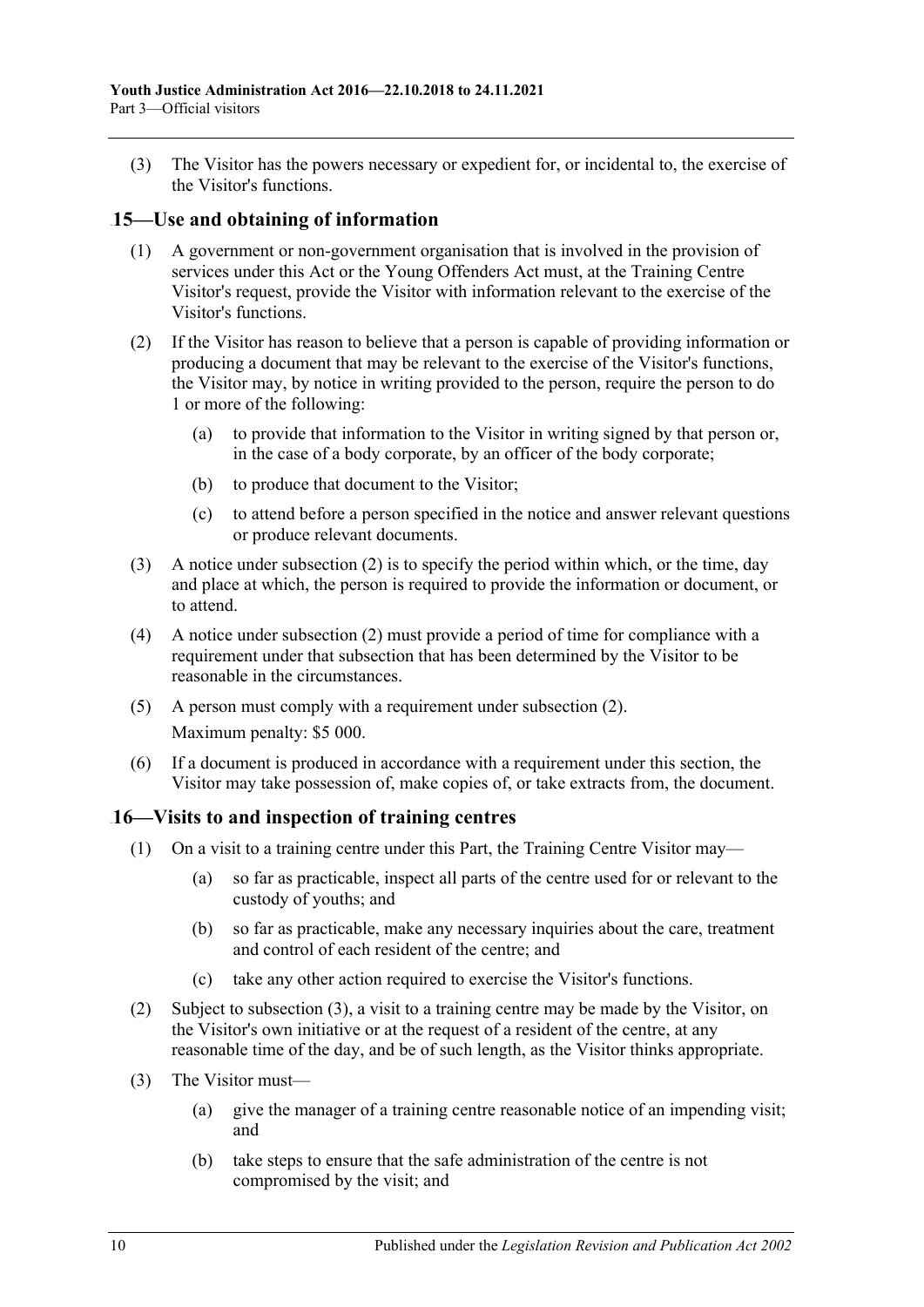- (c) obey the reasonable directions of the manager in relation to any genuine security concerns the manager may have in connection with the safe management of the centre.
- (4) Despite [subsection](#page-9-4) (3)(a), if the Visitor intends to conduct a visit to a training centre for reasons that he or she considers to be exceptional, he or she is not required to give notice of the impending visit to the manager of the centre.
- (5) If a manager of a training centre refuses at any time to allow the Visitor to visit the centre because of any genuine concerns the manager may have in connection with the safety of the Visitor (whether related to a security risk, a health related risk or some other reason), the manager must, as soon as reasonably practicable, provide the Visitor with written advice as to why entry to the centre was refused.

### <span id="page-10-0"></span>15B**17—Requests to contact Training Centre Visitor**

- (1) A resident of a training centre, a guardian, relative or carer of a resident of a training centre or any person who is providing support to such a resident may make a request to contact the Training Centre Visitor.
- (2) If such a request is made to the Chief Executive, the Chief Executive must advise the Training Centre Visitor of the request within 2 days after receipt of the request.

# <span id="page-10-3"></span><span id="page-10-1"></span>18—Reporting obligations of Training Centre Visitor

- (1) The Training Centre Visitor must, on or before 30 September in every year, forward a report to the Minister on the work of the Visitor during the financial year ending on the preceding 30 June.
- (2) The Minister must, within 6 sitting days after receiving a report under [subsection](#page-10-3) (1), have copies of the report laid before both Houses of Parliament.
- (3) The Visitor may, at any time, prepare a special report to the Minister on any matter arising out of the performance of the Visitor's functions.
- (4) The Minister must, within 2 weeks after receiving a special report, have copies of the report laid before both Houses of Parliament.

#### <span id="page-10-2"></span>17B**19—Other reports**

- (1) The Training Centre Visitor may, at any time, prepare a report to the Minister on any matter arising out of the exercise of the Visitor's functions under this Act.
- <span id="page-10-4"></span>(2) The Minister must—
	- (a) if Parliament is sitting—have copies of a report received under this section laid before both Houses of Parliament within 6 sitting days; or
	- (b) if Parliament is not sitting—deliver copies of the report to the President of the Legislative Council and the Speaker of the House of Assembly so that they may—
		- (i) immediately cause the report to be published; and
		- (ii) lay the report before their respective Houses at the earliest opportunity.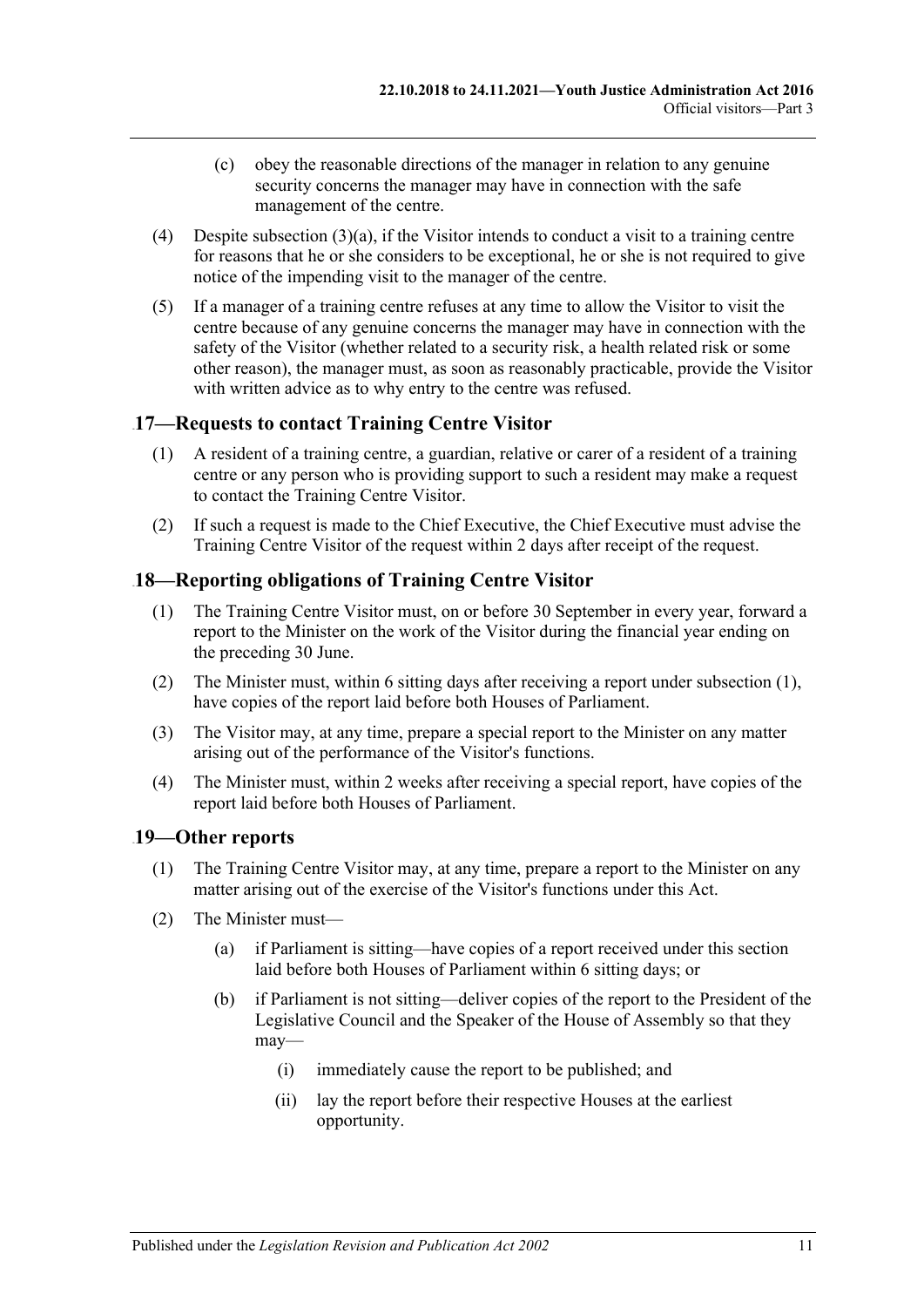(3) A report will, when published under [subsection](#page-10-4)  $(2)(b)(i)$ , be taken for the purposes of any other Act or law to be a report of the Parliament published under the authority of the Legislative Council and the House of Assembly.

#### <span id="page-11-0"></span>18B**20—Confidentiality of information**

Information about individual cases disclosed to the Training Centre Visitor or a member of the Visitor's staff is to be kept confidential and is not liable to disclosure under the *[Freedom of Information Act](http://www.legislation.sa.gov.au/index.aspx?action=legref&type=act&legtitle=Freedom%20of%20Information%20Act%201991) 1991*.

# <span id="page-11-1"></span>67B**Part 4—Training centres**

### <span id="page-11-2"></span>55B**Division 1—Establishment of training centres, facilities and programs**

#### <span id="page-11-3"></span>32B**21—Training centres, facilities and programs**

- (1) The Minister may establish such training centres and other facilities and programs as the Minister thinks necessary or desirable for the care, rehabilitation, detention, training or treatment of youths.
- (2) A training centre (whether established under this section or the *[Family and](http://www.legislation.sa.gov.au/index.aspx?action=legref&type=act&legtitle=Family%20and%20Community%20Services%20Act%201972)  [Community Services Act](http://www.legislation.sa.gov.au/index.aspx?action=legref&type=act&legtitle=Family%20and%20Community%20Services%20Act%201972) 1972*) will be under the control of the Minister.
- (3) The Chief Executive must ensure that adequate arrangements are in place in a training centre—
	- (a) to maintain the physical, psychological and emotional well being of the residents of the centre; and
	- (b) to promote the social, cultural, educational and vocational development of the residents of the centre; and
	- (c) to maintain discipline and order among the residents of the centre; and
	- (d) to ensure, through the implementation of operational procedures, the proper security, control and management of the centre; and
	- (e) for the keeping of proper records relating to the operation and management of the centre; and
	- (f) for the good management of the centre.

#### <span id="page-11-5"></span><span id="page-11-4"></span>33B**21A—Persons not to be employed in training centres etc unless assessed**

- (1) A person must not be employed in a training centre or other facility established by the Minister under [section](#page-11-3) 21 unless the person has undergone a psychological or psychometric assessment of a kind determined by the Chief Executive for the purposes of this section.
- (2) However, [subsection](#page-11-5) (1) does not apply to the employment of a person or a person of a class, or the employment of a person in circumstances, prescribed by the regulations for the purposes of this subsection.
- (3) A person who is employed in a training centre or other facility in contravention of [subsection](#page-11-5) (1) is guilty of an offence.

Maximum penalty:

(a) for a first or second offence—\$20 000;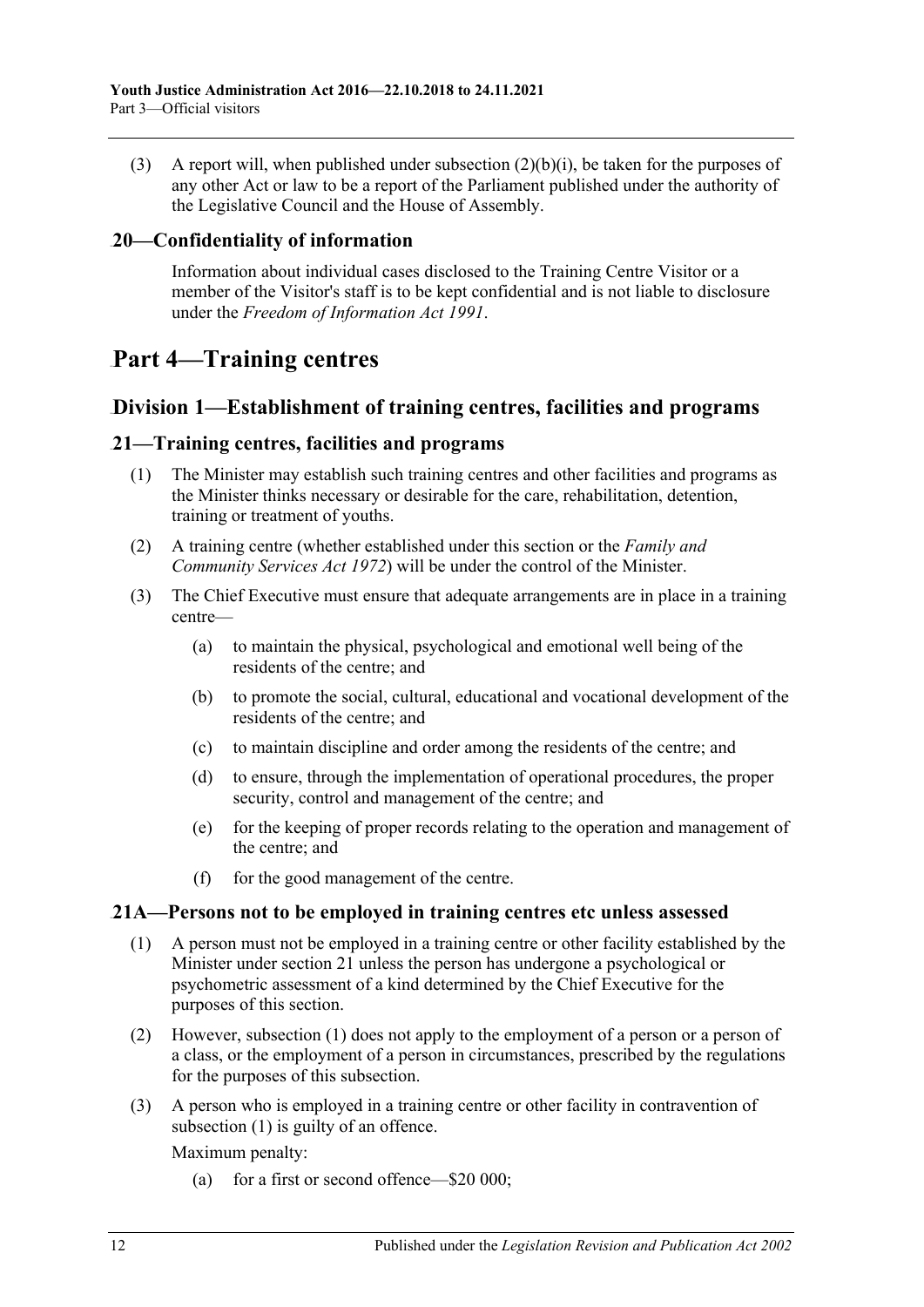- (b) for a third or subsequent offence—\$50 000 or imprisonment for 1 year.
- (4) A person who employs, or continues to employ, a person in a training centre or other facility in contravention of [subsection](#page-11-5) (1) is guilty of an offence.

Maximum penalty:

- (a) in the case of a natural person—\$50 000 or imprisonment for 1 year; or
- (b) in the case of a body corporate—\$120 000.
- (5) For the purposes of this section, a reference to a person being *employed* will be taken to include a reference to a person who—
	- (a) is a self-employed person; or
	- (b) carries out work under a contract for services; or
	- (c) carries out work as a minister of religion or as part of the duties of a religious or spiritual vocation; or
	- (d) undertakes practical training as part of an educational or vocational course; or
	- (e) carries out work as a volunteer; or
	- (f) performs unpaid community work in accordance with an order of a court,

and a reference to *employ* is to be construed accordingly.

# <span id="page-12-0"></span>56B**Division 2—Charter of Rights for Youths Detained in Training Centres**

#### <span id="page-12-1"></span>34B**22—Charter of Rights for Youths Detained in Training Centres**

- (1) There will be a *Charter of Rights for Youths Detained in Training Centres*.
- (2) The Charter has effect if it is approved by the Minister.
- (3) A person exercising functions or powers under a relevant law must, in any dealings with, or in relation to, a youth who is in detention, have regard to, and seek to implement to the fullest extent possible, the terms of the Charter.
- (4) The Charter must be made available on a website maintained by the Department to which the public has access free of charge.
- (5) In this section—

*relevant law* means—

- (a) this Act; or
- (b) any law relating to the detention of a youth in a training centre.

#### <span id="page-12-2"></span>57B**Division 3—Procedures on admission**

#### <span id="page-12-3"></span>35B**23—Initial assessment on admission**

- (1) The Chief Executive must, as soon as practicable after the initial admission of a youth to a training centre, ensure that—
	- (a) the youth is given a copy of—
		- (i) the rules of the centre that apply to residents of the centre; and
		- (ii) the *Charter of Rights for Youths Detained in Training Centres*; and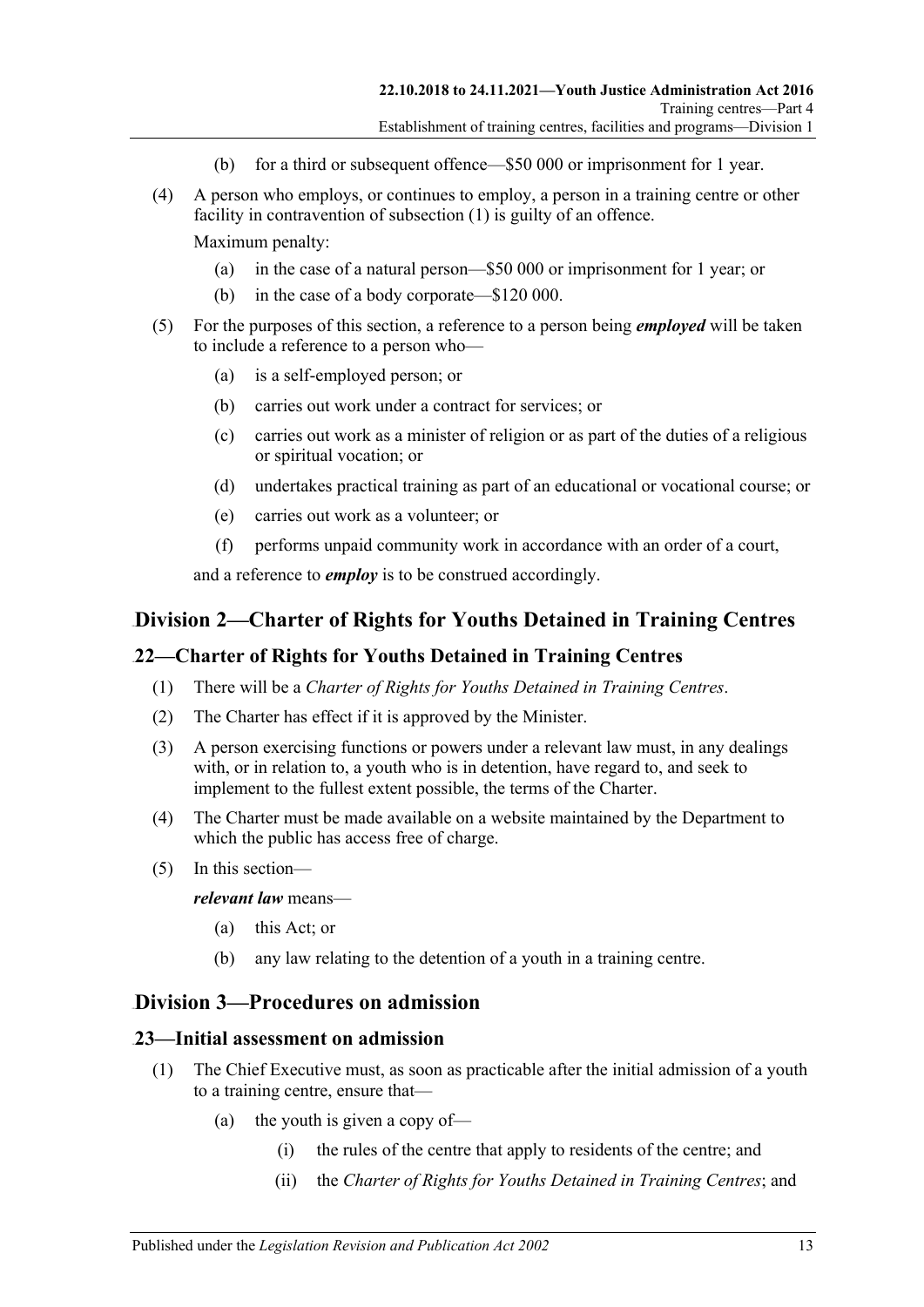- (b) the youth—
	- (i) is given a written and verbal explanation of the rules of the centre in a language that the youth is able to understand; and
	- (ii) is made aware of the consequences that may follow from any breach of or non-compliance with the rules; and
- (c) subject to [subsection](#page-13-0) (2), a guardian, relative or carer of the youth is notified that the youth has been admitted to the centre.
- <span id="page-13-1"></span><span id="page-13-0"></span>(2) The following provisions apply for the purposes of [subsection](#page-13-1)  $(1)(c)$ :
	- (a) the person to be notified must be—
		- (i) a guardian, relative or carer of the youth nominated by the youth for the purpose; or
		- (ii) if that is not practicable or appropriate—a guardian, relative or carer of the youth who appears to have or be assuming responsibility for the care of the youth; or
		- (iii) if that is not practicable or appropriate—any other guardian, relative or carer of the youth whom it is practicable and appropriate to notify;
	- (b) the Chief Executive is not required to notify a person whose whereabouts are not known to or readily ascertainable by the Chief Executive;
	- (c) it is not appropriate for the Chief Executive to notify a particular person if the Chief Executive has reason to believe that it would be contrary to the youth's best interests to do so.
- <span id="page-13-2"></span>(3) The Chief Executive must, as soon as practicable after the initial admission to a training centre of a youth, cause the youth to be screened for the purposes of assessing the youth's particular needs and circumstances.
- <span id="page-13-3"></span>(4) The Chief Executive must, as soon as practicable after the youth has been screened under [subsection](#page-13-2) (3), cause the youth to be assessed at least once in each prescribed period while resident in the centre.
- (5) In carrying out an assessment under [subsection](#page-13-3) (4), the Chief Executive must—
	- (a) endeavour to ensure that the youth and a guardian, relative or carer of the youth participate in the assessment; and
	- (b) have regard to—
		- (i) the age, gender, gender identity, sexuality or sexual identity of the youth; and
		- (ii) the cultural identity, developmental and cognitive capacity, ability or disability, and any special needs, of the youth; and
		- (iii) the social, medical, psychological and educational background and history of the youth; and
		- (iv) the needs of the youth in respect of—
			- (A) education or training; and
			- (B) medical, psychological or psychiatric treatment; and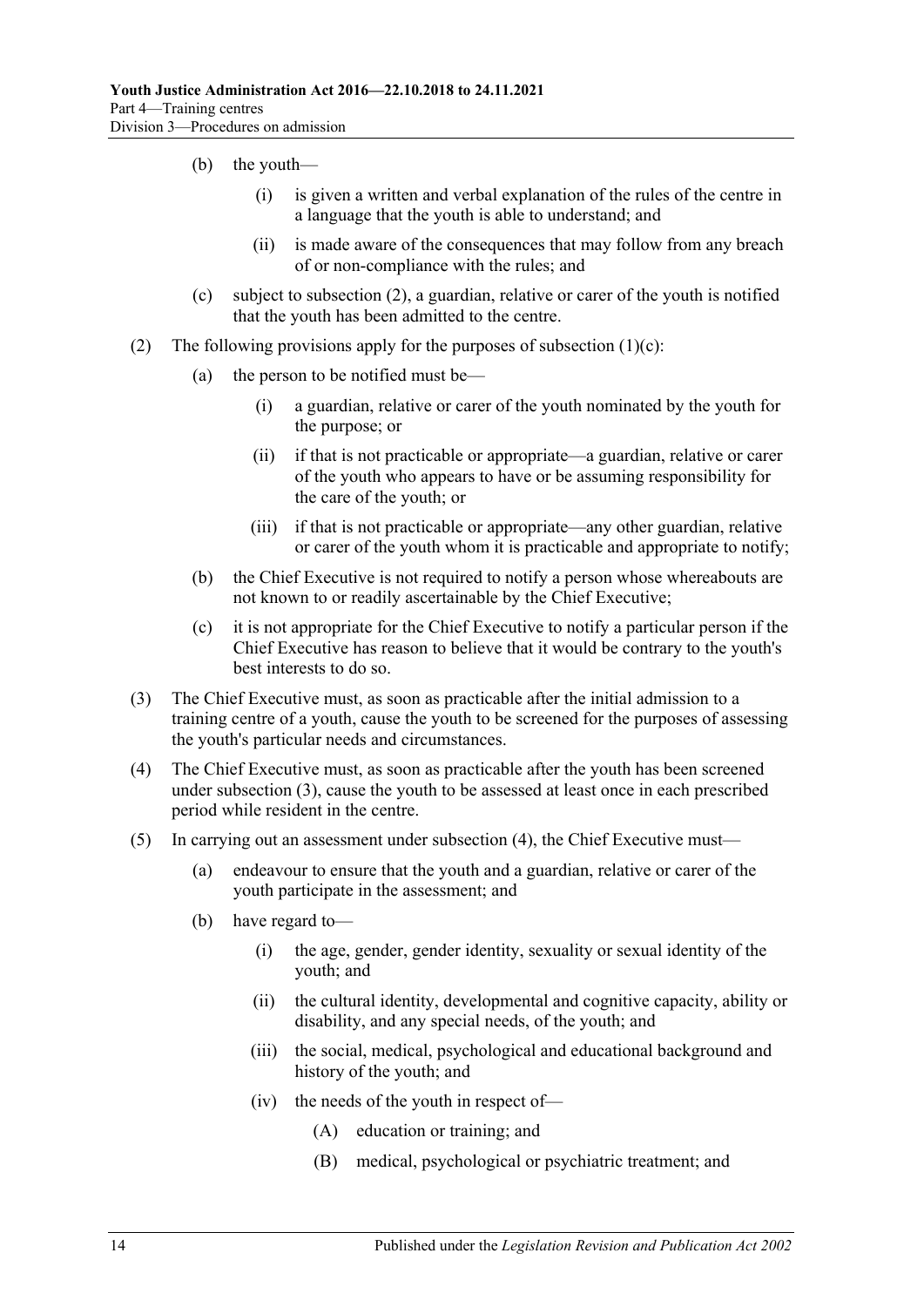- (v) the aptitude or suitability of the youth for any particular form of education, vocational training or work; and
- (vi) the nature of the offence, or offences, in respect of which the youth is detained and the length of sentence; and
- (vii) the behaviour of the youth while in the training centre; and
- (viii) the question of maintaining the youth's family and community connections; and
- (ix) any responsibilities the youth has as a carer; and
- (x) where relevant, any proposed plans in respect of the release of the youth and his or her social rehabilitation; and
- (xi) any representations made by the youth and any other relevant person (including a guardian, relative or carer of the youth); and
- (xii) such other matters as the Chief Executive thinks relevant.
- <span id="page-14-3"></span>(6) After the first assessment of a resident of a training centre has been completed, the Chief Executive must prepare a case plan for the youth and may, after any subsequent assessment, add to or vary that plan.
- (7) A case plan for a youth prepared, added to or varied under [subsection](#page-14-3) (6) must include particulars of each of the following:
	- (a) proposals for the education or training of the youth;
	- (b) proposals for medical, psychological or psychiatric treatment of the youth;
	- (c) proposals for the rehabilitation of the youth;
	- (d) proposals relating to the youth's release into, and support in, the community.
- (8) In [subsection](#page-13-3) (4)—

#### *prescribed period* means—

- (a) the period prescribed by the regulations for the purposes of this definition; or
- (b) if no period is prescribed—a period not exceeding 3 months.

#### <span id="page-14-0"></span>58B**Division 4—Custody of residents of training centres**

#### <span id="page-14-1"></span>36B**24—Minister has custody of youths in detention**

The Minister has the custody of a resident of a training centre, whether the resident is within, or outside, the precincts of a training centre in which he or she is being detained, or is to be detained.

#### <span id="page-14-2"></span>37B**25—Chief Executive responsible under Minister for management of training centres**

Subject to this Act, the Chief Executive has an absolute discretion—

(a) to place any particular youth or youth of a particular class in such part of a training centre as the Chief Executive thinks fit; and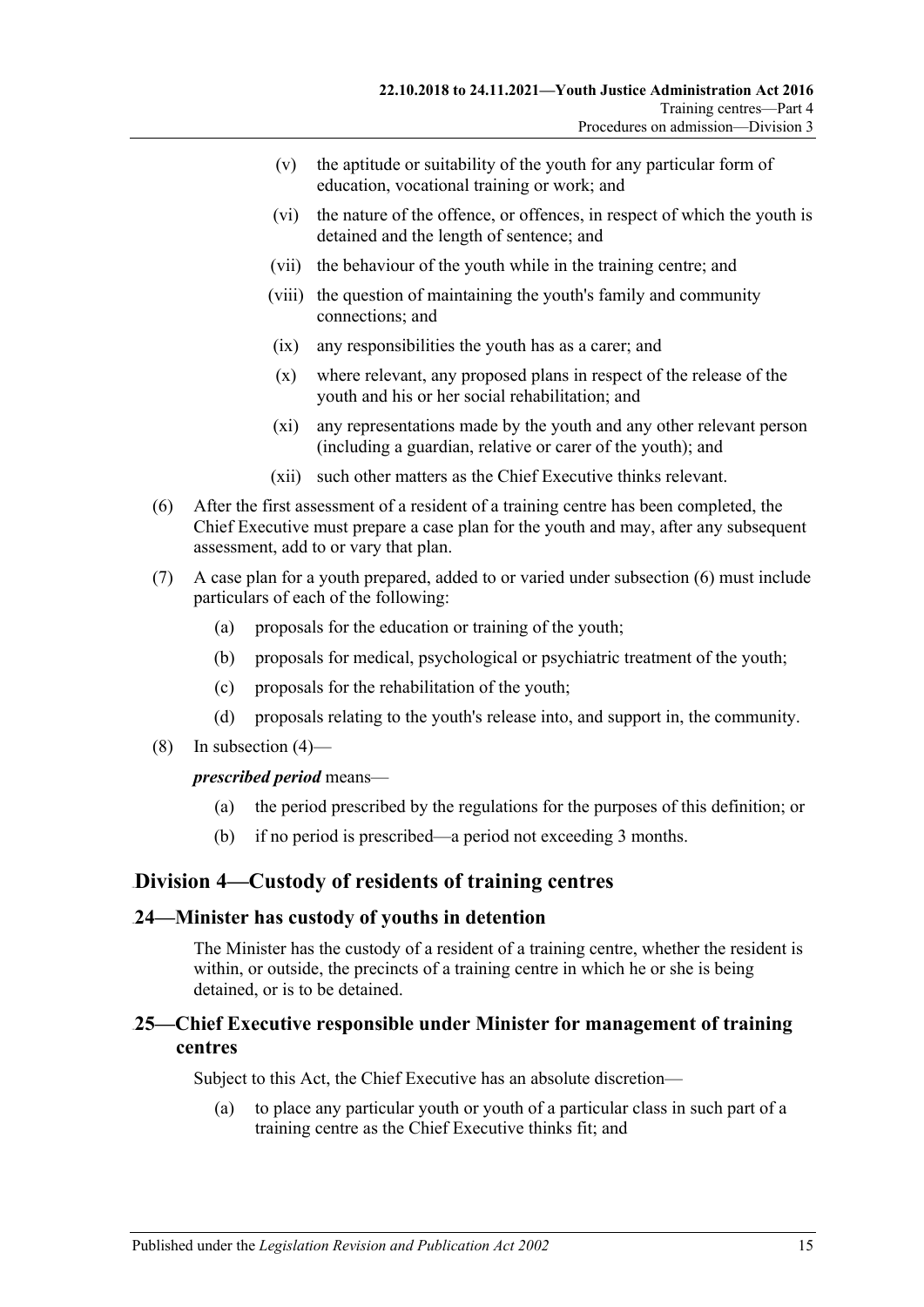- (b) to establish in respect of a particular youth, or youth of a particular class, or in respect of youths placed in any particular part of a training centre, such a regime for education, training, work, recreation, contact with other youths or any other aspect of the day-to-day life of youths in detention; and
- (c) to vary any such regime,

as from time to time seems expedient to the Chief Executive.

# <span id="page-15-0"></span>59B**Division 5—Management of residents of training centres**

# <span id="page-15-1"></span>38B**26—Chief Executive may make rules relating to management of training centre**

- <span id="page-15-4"></span>(1) Subject to this Act, the Chief Executive may make rules—
	- (a) relating to the management of a training centre; and
	- (b) regulating the conduct of residents of a training centre.
- (2) The Chief Executive may vary or revoke any rules made under [subsection](#page-15-4) (1).
- (3) The *[Subordinate Legislation Act](http://www.legislation.sa.gov.au/index.aspx?action=legref&type=act&legtitle=Subordinate%20Legislation%20Act%201978) 1978* does not apply to rules made under this section.
- (4) The Chief Executive must cause rules made under this section to be published for the benefit of residents of a training centre in such manner as the Chief Executive thinks fit and, in giving effect to this section, must ensure, as far as is reasonably practicable, that the rules are made known to any resident who is illiterate or whose principal language is not the English language.

#### <span id="page-15-2"></span>39B**27—Education**

- (1) The Chief Executive must arrange for such courses of instruction or training as the Chief Executive thinks fit to be made available to residents of training centres.
- (2) In particular, the Chief Executive must, as much as reasonably practicable, encourage a resident of a training centre who is a child of compulsory school age or a child of compulsory education age to continue or otherwise further his or her school education or vocational or other training (as the case requires).

#### <span id="page-15-5"></span><span id="page-15-3"></span>40B**28—Safe rooms**

- (1) A resident of a training centre may only be detained in a safe room if an employee of the centre believes on reasonable grounds that—
	- (a) the resident is about to harm himself or herself or another person; or
	- (b) the resident is about to cause significant damage to property; or
	- (c) it is necessary to detain the resident in a safe room—
		- (i) to maintain order in the centre; or
		- (ii) to preserve the security of the centre.
- (2) Despite [subsection](#page-15-5) (1), a resident of a training centre who is under the age of 12 years must not be detained in a safe room.
- (3) If a resident is detained in a safe room, the manager of the training centre must be informed of the detention, and the reasons for the detention, as soon as reasonably practicable.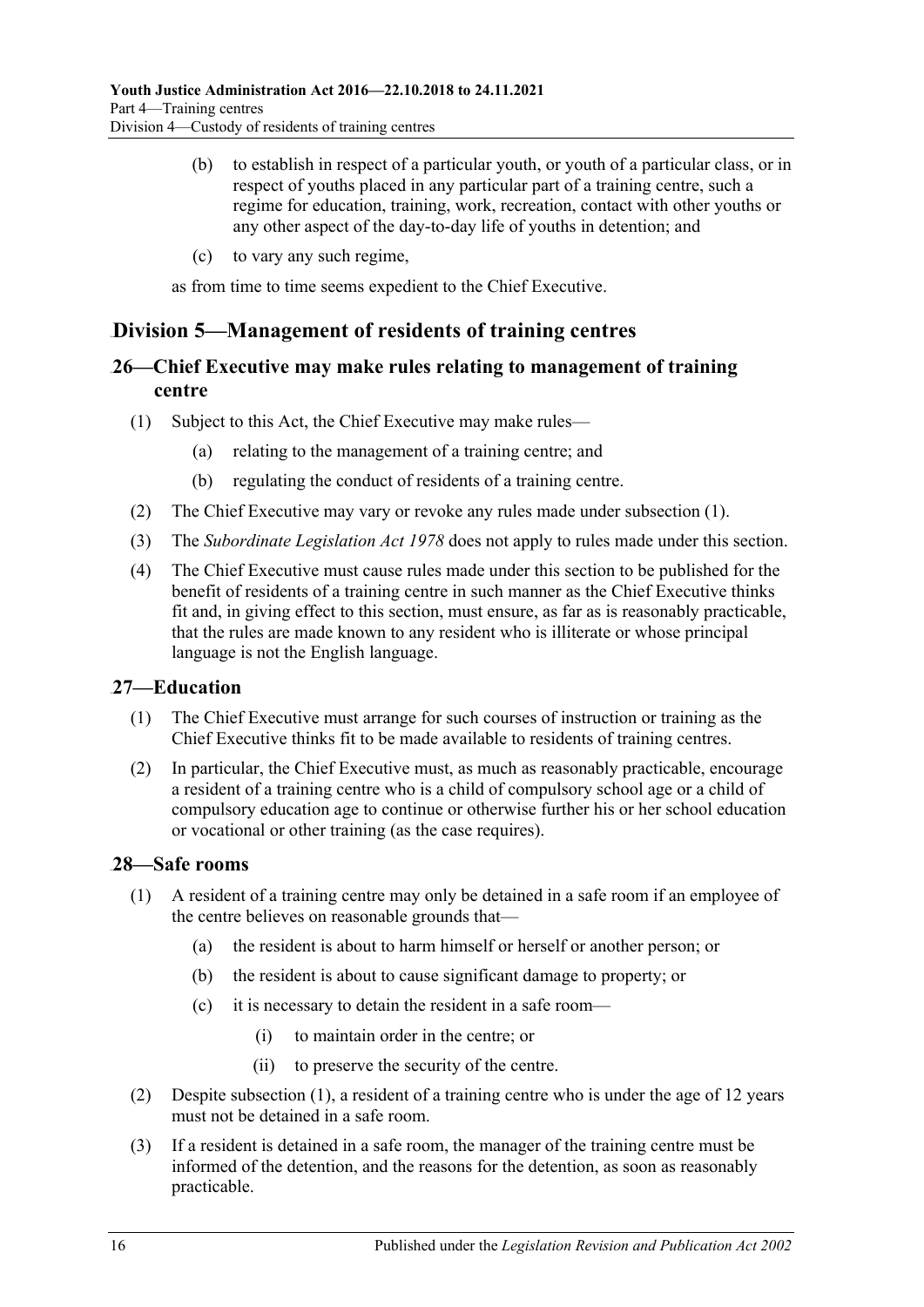- (4) A resident of a training centre may only be detained in a safe room for so long as is necessary in the circumstances but, in any event—
	- (a) if the resident is aged between 12 and 14 years—for no longer than 24 hours; and
	- (b) if the resident is aged 15 years or over—for no longer than 48 hours.
- (5) The following provisions apply in relation to a resident of a training centre who is being detained in a safe room:
	- (a) the resident must be closely supervised;
	- (b) the resident must be observed at intervals of not longer than 5 minutes;
	- (c) the observations must be recorded in writing and kept together with the record required to be made under [subsection](#page-16-0) (6).
- <span id="page-16-0"></span>(6) If a resident of a training centre is detained in a safe room, the manager of the centre must ensure that—
	- (a) a record is made containing the following details:
		- (i) the name and age of the resident;
		- (ii) the date and time the detention began;
		- (iii) the date and time the detention ended;
		- (iv) the reason for the detention;
		- (v) the name of the employee of the centre who ordered the detention;
		- (vi) action taken (if any) in respect of the resident before the resident was so detained;
		- (vii) the management plan established for the resident for the period during which the resident was detained in the safe room;
		- (viii) any issues or concerns relating to the resident's medical or psychological condition; and
	- (b) the resident is examined as soon as practicable by an appropriate health professional for the purpose of assessing the resident's health or mental health condition and needs; and
	- (c) if the resident belongs to a cultural or linguistic minority—a cultural advisor is informed of the detention; and
	- (d) an action plan is prepared to manage the resident in the period immediately following the resident's release from the safe room.
- <span id="page-16-1"></span>(7) An account of an incident leading to the detention of a resident in a safe room must be—
	- (a) written, signed and dated by the resident; or
	- (b) if the resident cannot write—
		- (i) written on the instructions of the resident, and signed and dated, by a person nominated for the purpose by the resident; and
		- (ii) signed by the resident,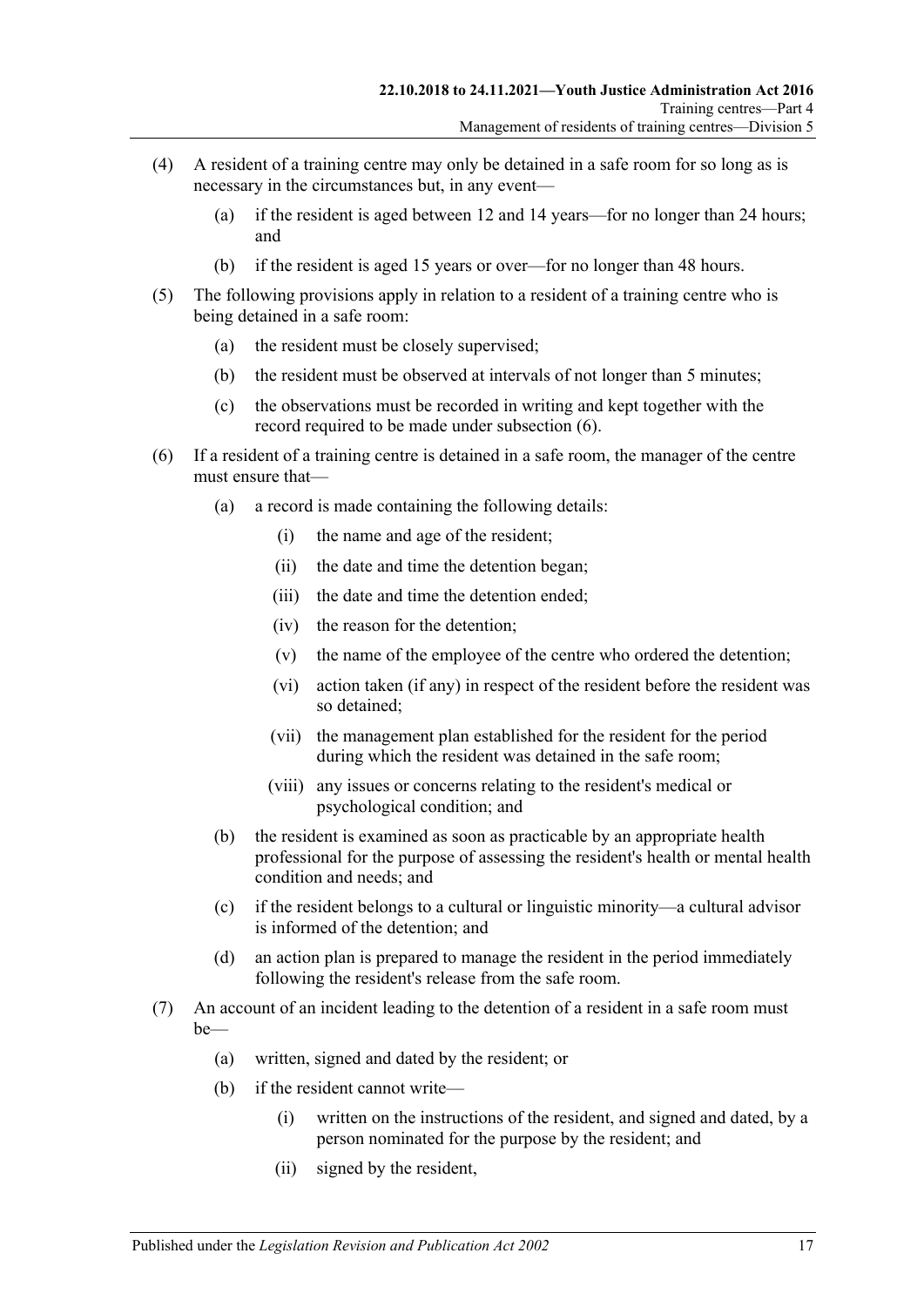(and such account must be kept together with the record required to be made under [subsection](#page-16-0) (6)).

- (8) If the resident refuses to cooperate in the preparation of the account, a written record of the refusal must be must be made and kept together with the record required to be made under [subsection](#page-16-0) (6).
- (9) A resident may nominate any of the following persons for the purposes of [subsection](#page-16-1)  $(7)(b)$ :
	- (a) the resident's case manager or case worker;
	- (b) a lawyer;
	- (c) the Guardian for Children and Young People;
	- (d) the Training Centre Visitor;
	- (e) a cultural advisor;
	- (f) a parent, guardian or carer of the resident,

(but any such person nominated may not be an employee of the training centre nor have been present during the relevant incident that led to the resident being detained in the safe room).

#### <span id="page-17-0"></span>41B**29—Prohibited treatment of residents**

Subject to this Act, a resident of a training centre must not be subjected to any of the following kinds of treatment:

- (a) corporal punishment of any form (that is, any action that inflicts or is intended to inflict physical pain or discomfort);
- (b) isolation or segregation (other than in a safe room or in prescribed circumstances) from other residents;
- (c) psychological pressure or emotional abuse of any form intended to intimidate or humiliate;
- (d) deprivation of medical attention, basic food or drink, clothing or any other essential item;
- (e) deprivation of sleep;
- (f) restriction of free movement by means of mechanical restraints (other than in prescribed circumstances);
- (g) unjustified deprivation of contact with persons outside the centre;
- (h) any other treatment that is cruel, inhuman or degrading.

#### <span id="page-17-1"></span>42B**30—Power to search residents**

- (1) The manager of a training centre may cause a resident of the centre or a resident's belongings to be searched in any of the following situations:
	- (a) when the resident is received into the centre or returns after an absence from the centre;
	- (b) if the resident has had a full contact visit with a visitor to the centre;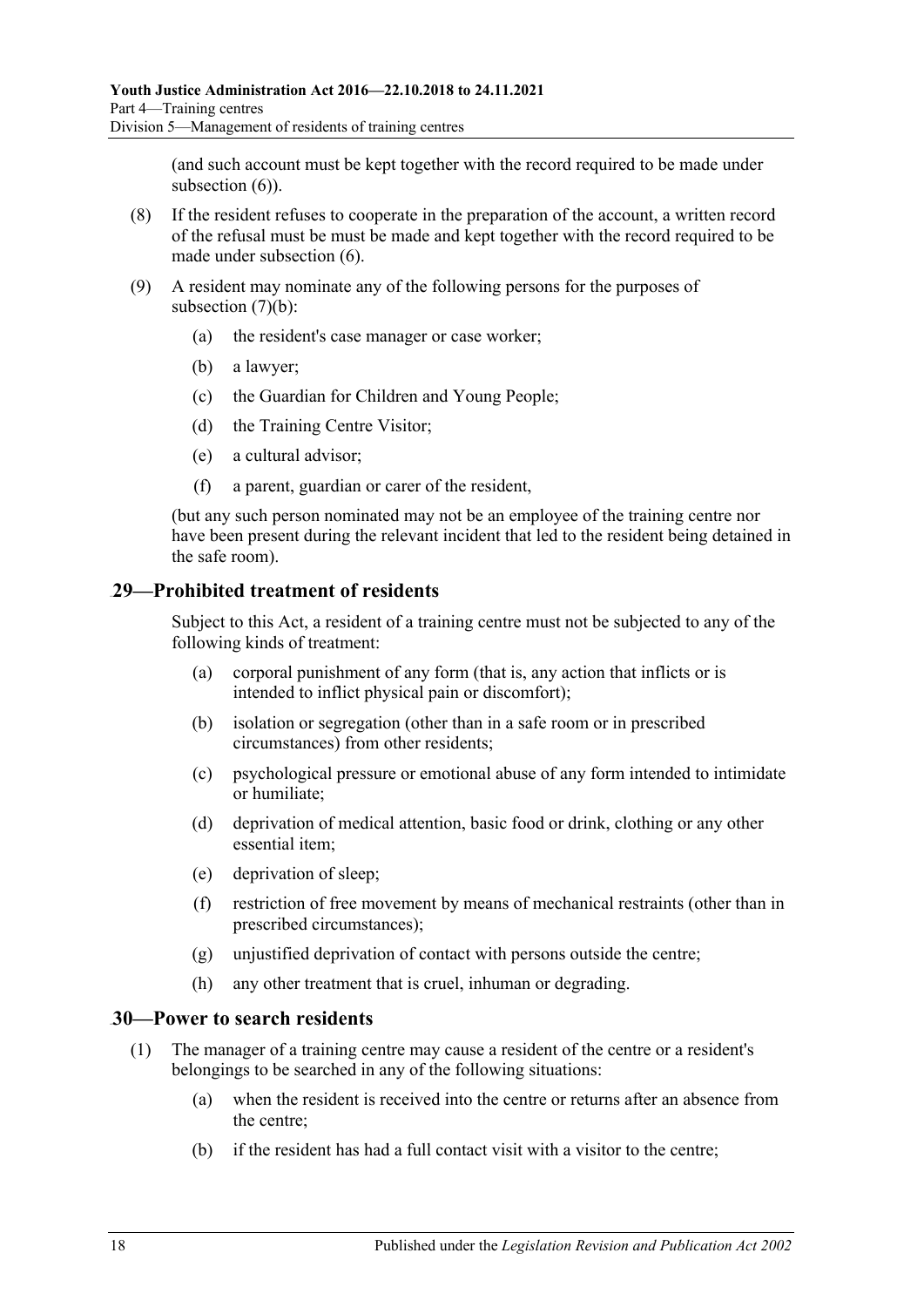- (c) if the manager has reasonable cause to suspect that the resident has in his or her possession in the centre any substance or item—
	- (i) that is prohibited in the centre; or
	- (ii) that may jeopardise the security of the centre.
- <span id="page-18-1"></span><span id="page-18-0"></span>(2) The following provisions apply to the search of a resident of a training centre:
	- (a) the resident may not be required to be completely naked at any time during the search;
	- (b) those present at any time during the search when the resident is semi-naked (except a medical practitioner) must be of the same sex or gender identity as the resident;
	- (c) at least 2 persons (apart from the resident) must be present at all times during the search when the resident is semi-naked (with 1 of them conducting the search while the other observes);
	- (d) if a medical practitioner is required for the purposes of the search—the medical practitioner must be in addition to the 2 persons required under [paragraph](#page-18-0) (c);
	- (e) for the purposes of the search—the resident may be required—
		- (i) to open his or her mouth; and
		- (ii) to remove the clothing from his or her upper body or lower body (but not both at the same time); and
		- (iii) to adopt particular postures; and
		- (iv) to do anything else reasonably necessary for the purposes of the search,

and if the resident does not comply with such a requirement, reasonable force may be applied to secure compliance;

- (f) force must not be applied to open the resident's mouth except by or under the supervision of a medical practitioner;
- (g) nothing may be introduced into an orifice of the resident's body for the purposes of the search except by a medical practitioner;
- (h) the search must be carried out expeditiously and undue humiliation of the resident must be avoided.
- (3) If a resident of a training centre is searched while the resident is semi-naked, the manager of the centre must ensure that a record is made containing the following details:
	- (a) the name and age of the resident;
	- (b) the date and time of the search;
	- (c) the reason for the search;
	- (d) the name of the employee of the centre who conducted the search.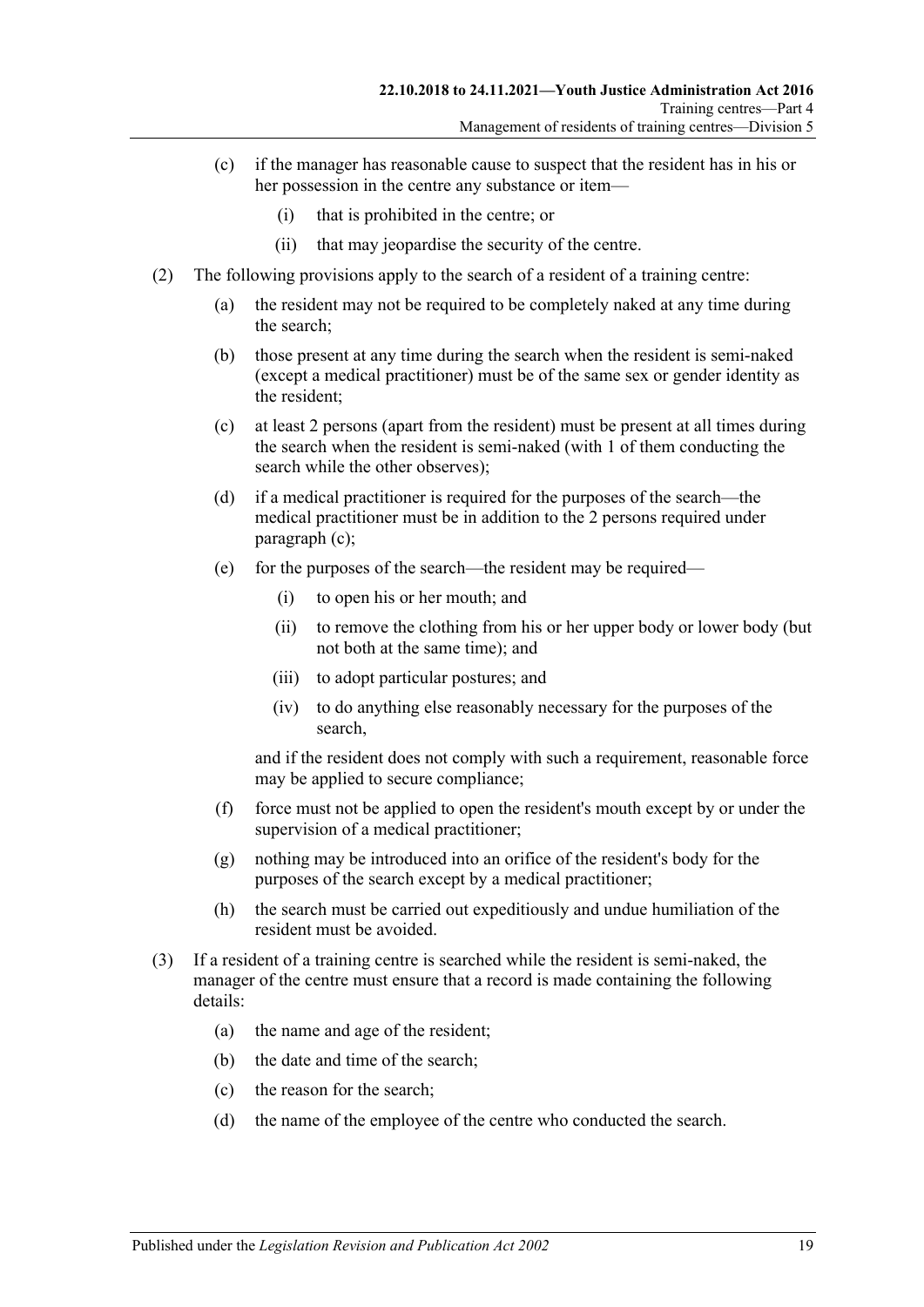- (4) Despite [subsection](#page-18-1)  $(2)(b)$ , if 2 persons (apart from a medical practitioner) of the same sex or gender identity as a resident are not available at the time a search of the resident is to be conducted, the search may be conducted by a person of the same sex or gender identity as the resident in the presence of a person who is not of the same sex or gender identity.
- (5) However—
	- (a) the second person present when the search is conducted must observe the person conducting the search without observing the semi-naked resident; and
	- (b) due regard must be had to the particular needs and circumstances of the resident.

### <span id="page-19-0"></span>43B**31—Drug testing of residents**

- (1) The Chief Executive may require a resident of a training centre to undergo a drug test in any of the following circumstances:
	- (a) on the initial admission of the youth to the centre;
	- (b) on the youth returning to the centre after being absent;
	- (c) if, for the purpose of ascertaining the incidence of unlawful drug use in a training centre, the manager of the centre—
		- (i) proposes that all residents of the centre, or a part of the centre, undergo a drug test; or
		- (ii) causes the random selection of residents from the whole, or a part, of the centre to undergo a drug test and the resident falls within the selection;
	- (d) in any other circumstance that the Chief Executive thinks fit.
- <span id="page-19-2"></span>(2) The manager of a training centre may require a resident of the centre to undergo a drug test—
	- (a) if the manager reasonably suspects that the resident has unlawfully used a drug; or
	- (b) in any other circumstance that the Chief Executive thinks fit.
- <span id="page-19-3"></span>(3) If a resident of a training centre is required to undergo a drug test in circumstances approved by the Chief Executive under [subsection](#page-19-2)  $(1)(d)$  or  $(2)(b)$ , the person who required the resident to undergo the test must make a written record of the reasons for the requirement.

#### <span id="page-19-4"></span><span id="page-19-1"></span>44B**32—Use of sniffer dogs**

- (1) The Chief Executive may authorise the use of a sniffer dog by a person who is authorised to use such a dog under the *[Police Act](http://www.legislation.sa.gov.au/index.aspx?action=legref&type=act&legtitle=Police%20Act%201998) 1998* or the *[Correctional Services](http://www.legislation.sa.gov.au/index.aspx?action=legref&type=act&legtitle=Correctional%20Services%20Act%201982)  Act [1982](http://www.legislation.sa.gov.au/index.aspx?action=legref&type=act&legtitle=Correctional%20Services%20Act%201982)* at a training centre to assist in the maintenance of the good order or security of the centre.
- (2) Without limiting [subsection](#page-19-4) (1), a sniffer dog may be used for any of the following purposes:
	- (a) to carry out a search at a training centre for any reason;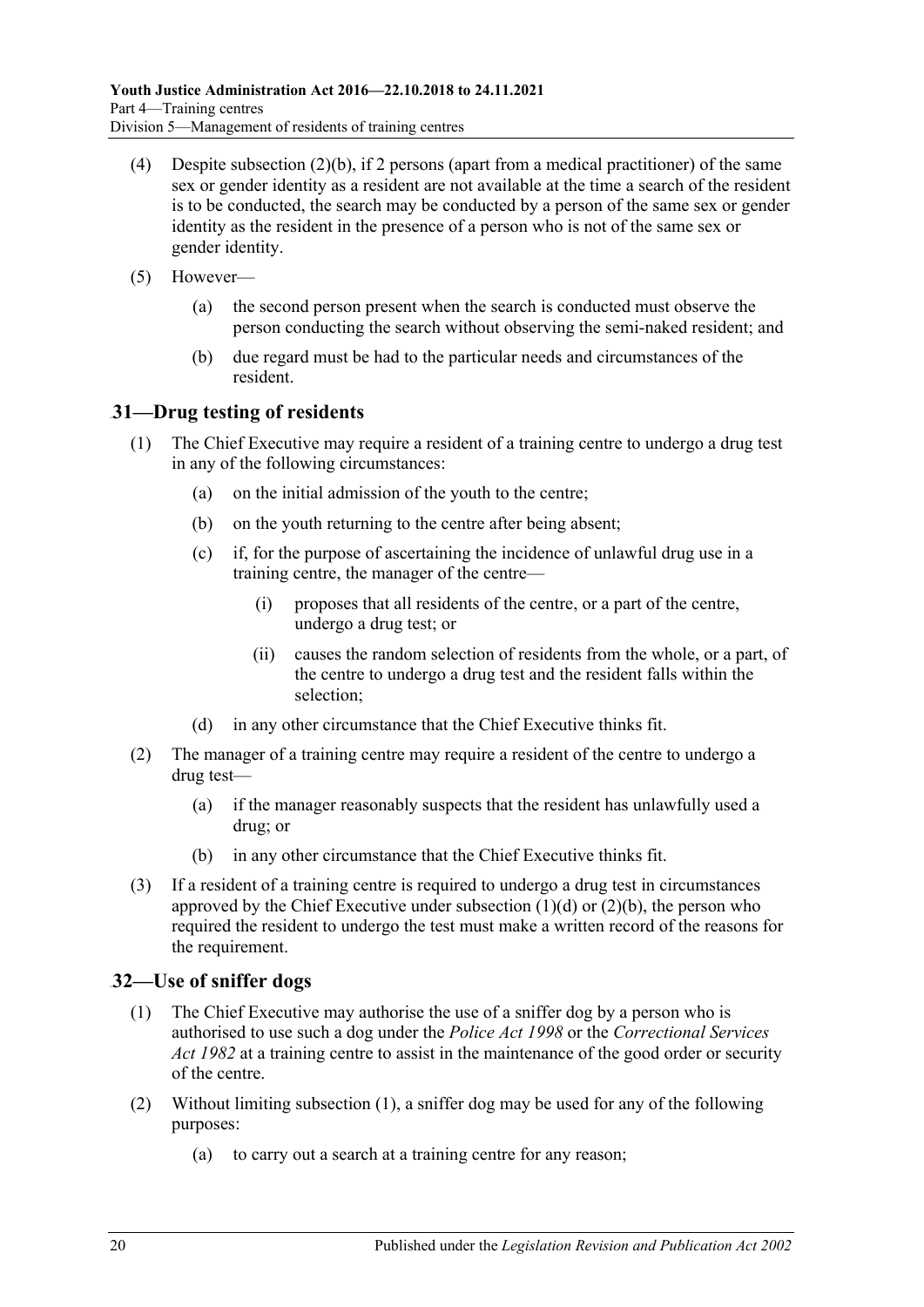- (b) to track a youth who has escaped from custody or who is otherwise unlawfully at large;
- (c) to patrol a training centre.
- (3) In this section—

*sniffer dog* means—

- (a) a drug detection dog within the meaning of the *[Controlled Substances](http://www.legislation.sa.gov.au/index.aspx?action=legref&type=act&legtitle=Controlled%20Substances%20Act%201984)  Act [1984](http://www.legislation.sa.gov.au/index.aspx?action=legref&type=act&legtitle=Controlled%20Substances%20Act%201984)*; or
- (b) a dog that is trained and handled by South Australia Police; or
- (c) a correctional services dog (within the meaning of the *[Correctional Services](http://www.legislation.sa.gov.au/index.aspx?action=legref&type=act&legtitle=Correctional%20Services%20Act%201982)  Act [1982](http://www.legislation.sa.gov.au/index.aspx?action=legref&type=act&legtitle=Correctional%20Services%20Act%201982)*).

#### <span id="page-20-0"></span>45B**33—Use of force against residents**

- (1) An employee of a training centre may only use such force against a resident of the centre as is reasonably necessary in a particular case—
	- (a) to prevent the resident from harming himself or herself or another person; or
	- (b) to prevent the resident from causing significant damage to property; or
	- (c) to maintain order in the centre; or
	- (d) to preserve the security of the centre.
- <span id="page-20-1"></span>(2) If force is used against a resident of a training centre—
	- (a) each employee of the centre involved must ensure that a written report is provided to the manager of the centre containing the following particulars:
		- (i) the name of the resident;
		- (ii) the name of each employee involved in or who witnessed the use of force;
		- (iii) the date, time and location in the centre where the use of force took place;
		- (iv) the nature of the force used and the purpose for which, or circumstances in which, the force was used; and
	- (b) the manager of the training centre must ensure that the resident is examined as soon as practicable by an appropriate health professional for the purpose of assessing the resident's health or mental health condition and needs.
- <span id="page-20-2"></span>(3) An account of an incident leading to the use of force against a resident must be—
	- (a) written, signed and dated by the resident; or
	- (b) if the resident cannot write—
		- (i) written on the instructions of the resident, and signed and dated, by a person nominated for the purpose by the resident; and
		- (ii) signed by the resident,

(and such account must be kept together with the report required to be made under [subsection](#page-20-1)  $(2)$ ).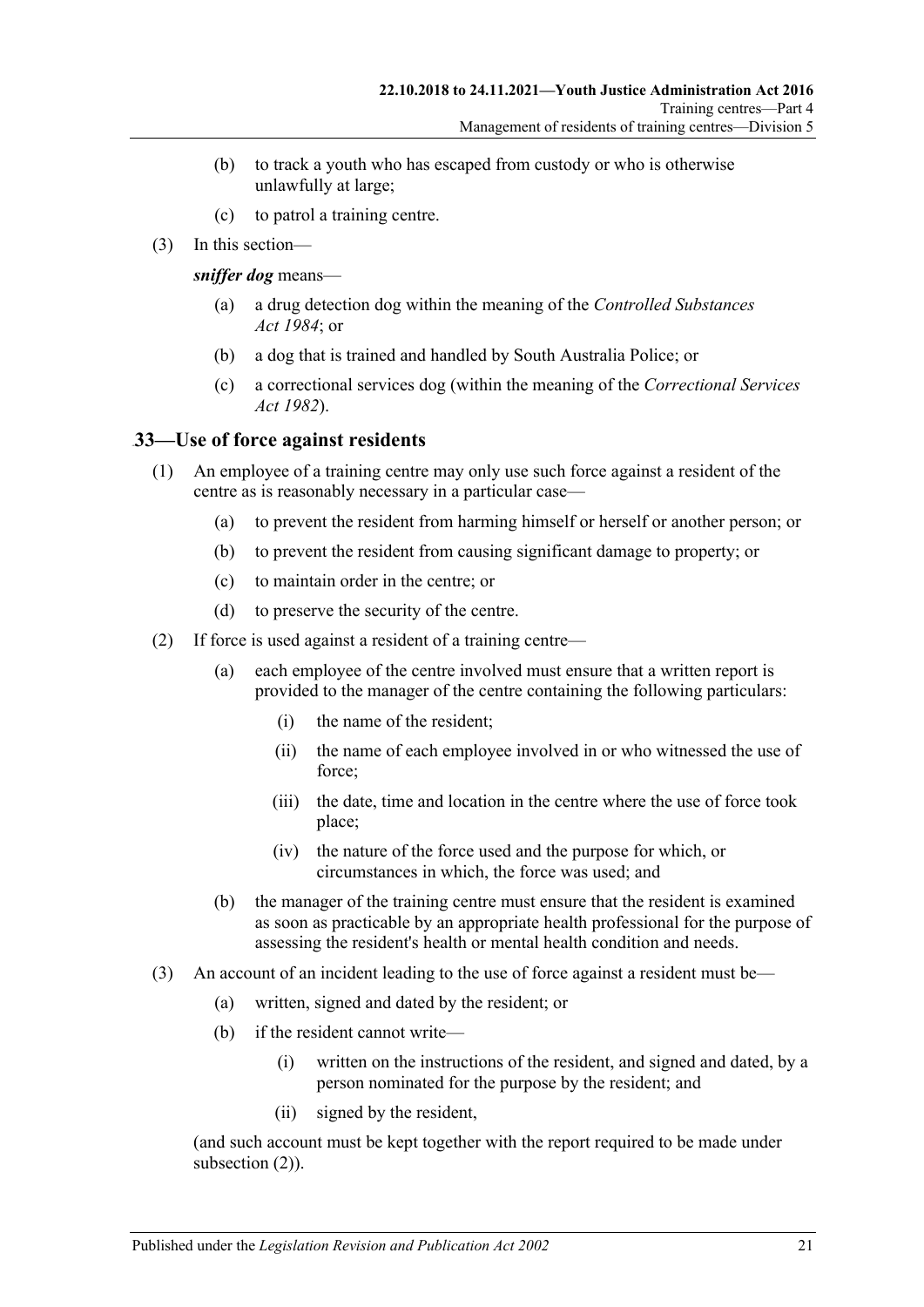- (4) A resident may nominate any of the following persons for the purposes of [subsection](#page-20-2) (3)(b):
	- (a) the resident's case manager or case worker;
	- (b) a lawyer;
	- (c) the Guardian for Children and Young People;
	- (d) a Training Centre Visitor;
	- (e) a cultural advisor;
	- (f) a parent, guardian or carer of the resident;
	- (g) any other person approved by the manager of the training centre,

(but any such person nominated may not be an employee of the training centre nor have been present during the relevant incident that led to the use of force against the resident).

# <span id="page-21-0"></span>60B**Division 6—Leave of absence under authority of Chief Executive**

#### <span id="page-21-1"></span>46B**34—Leave of absence under authority of Chief Executive**

- <span id="page-21-2"></span>(1) The Chief Executive may, by written order, grant a youth detained in a training centre leave of absence from the centre—
	- (a) for the medical or psychiatric examination, assessment or treatment of the youth; or
	- (b) for the attendance of the youth at an educational or training course, a personal development program or a work program, project or camp; or
	- (c) for such compassionate purpose as the Chief Executive thinks fit; or
	- (d) for any purpose related to a criminal investigation; or
	- (e) for the purpose of enabling the youth to perform community service.
- (2) [Subsection \(1\)\(a\)](#page-21-2) does not apply if, in an emergency, it is necessary that a youth is removed from a training centre for a medical or psychiatric examination, assessment or treatment and the Chief Executive is advised as soon as practicable of the youth's absence from the training centre and the reason for the absence.
- (3) In determining whether to grant a youth leave of absence under this section, the Chief Executive must have regard to the following:
	- (a) the goals of the youth in respect of rehabilitation;
	- (b) the cultural needs and circumstances of the youth;
	- (c) the safety of the community;
	- (d) whether the youth has a history absconding or breaching orders;
	- (e) whether the youth is likely to interfere with a witness;
	- (f) the need that any victim of an offence committed, or alleged to have been committed, by the youth may have, or perceive, for physical protection from the youth.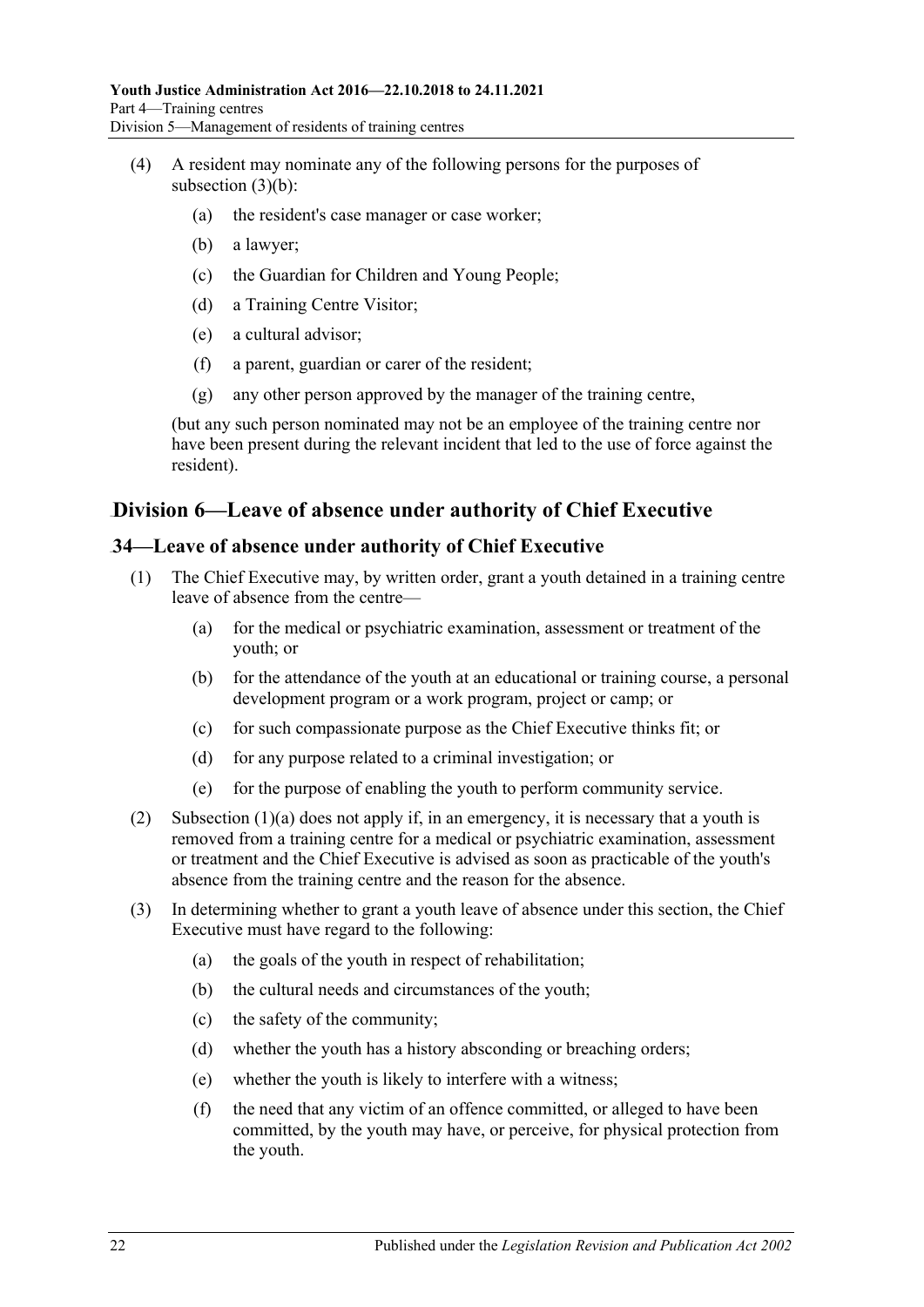- (4) Leave of absence under this section may be subject to 1 or more of the following conditions:
	- (a) a condition that the youth will be in the custody of and supervised by 1 or more officers or employees of the Department authorised by the Chief Executive for the purpose;
	- (b) a condition that the youth be monitored by use of an electronic device;
	- (c) any other condition as the Chief Executive thinks fit.
- (5) A leave of absence under this section that allows a youth to leave the State may only be granted with the Minister's consent.
- (6) The Chief Executive may, by written order, revoke a leave of absence granted under this section, or vary or revoke any of the conditions to which it is subject.
- (7) A youth who is at large after the revocation or expiry of leave of absence may be apprehended without warrant by a police officer or an officer or employee of the Department authorised by the Chief Executive for the purpose.
- (8) A youth who is still at large after the expiry of leave of absence will be taken to be unlawfully at large.
- (9) A youth is not, while still at large after revocation of leave of absence, serving his or her sentence of detention.

# <span id="page-22-0"></span>61B**Division 7—Transfer of youths under detention from 1 jurisdiction to another**

# <span id="page-22-1"></span>47B**35—Interpretation**

In this Division—

*appropriate authority* of another State means a person who is vested with authority under a corresponding law—

- (a) to authorise or arrange for the transfer of a young offender to this State; or
- (b) to authorise or arrange for the transfer of a young offender from this State to that State;

*correctional order* means an order under a law of this State or any other State for dealing with youths who commit offences, being an order—

- (a) for the detention (other than remand) of such a youth; or
- (b) requiring such a youth to perform community service; or
- (c) providing for the conditional release of such a youth; or
- (d) placing such a youth on probation or parole or under any form of supervision;

*correctional system*, in relation to a State, means the system of law, judicial and administrative authorities, correctional and other institutions under which youths who commit offences are dealt with in that State;

*corresponding law* means a law of another State declared by regulation to be a law corresponding to this Division;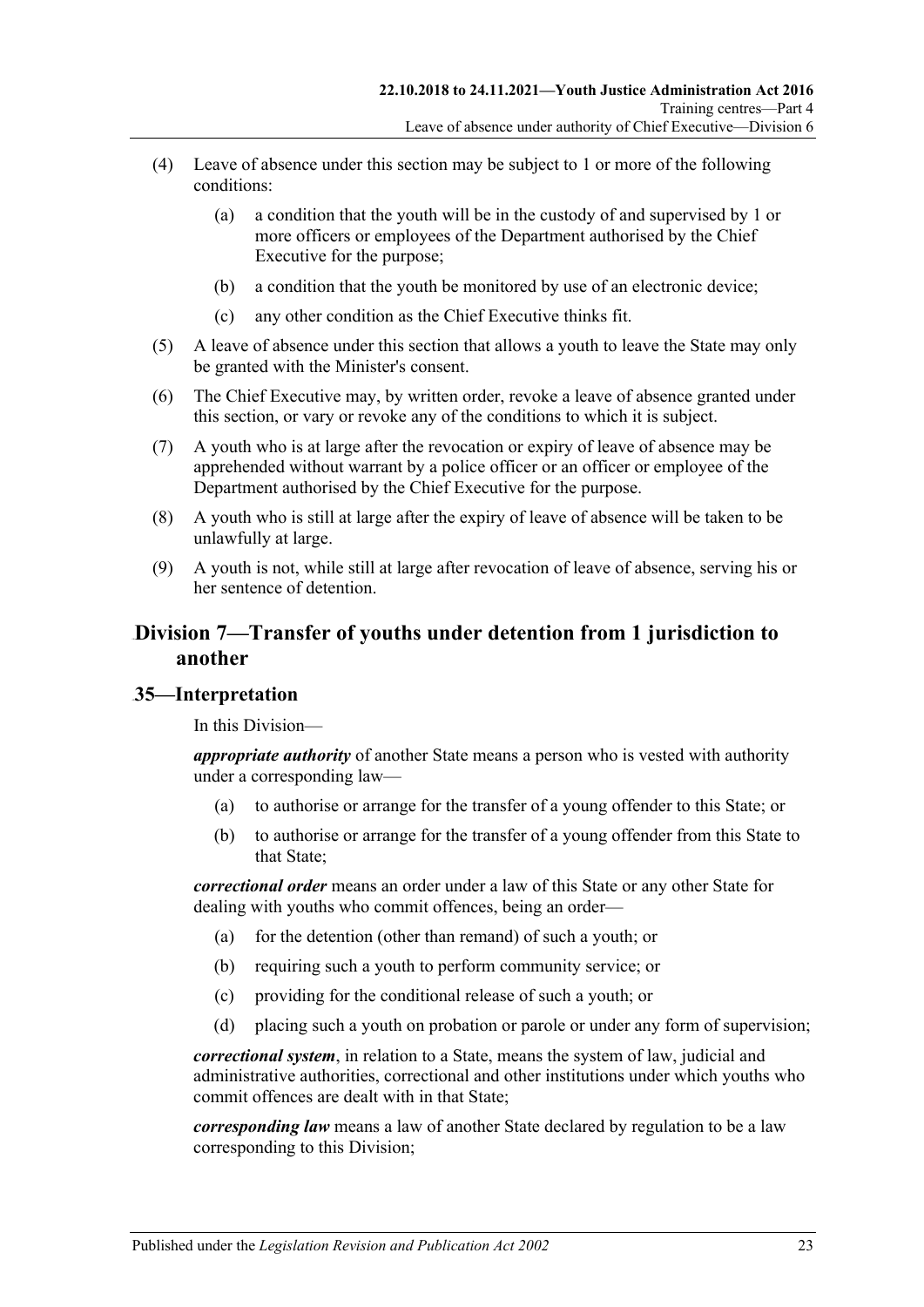*escort* means a person in whose custody a young offender is placed for the purpose of bringing the young offender into the State, or taking the young offender out of the State, pursuant to arrangements made under this Division;

*State* includes the Australian Capital Territory and the Northern Territory;

*young offender* means a person—

- (a) who has been found guilty of an offence committed while under the age of 18 years; and
- (b) who is subject to a correctional order.

#### <span id="page-23-0"></span>48B**36—Transfer of young offenders to other States**

- (1) The Minister may make arrangements with the appropriate authority of another State for the transfer of a young offender to that other State.
- (2) Before entering into arrangements under this section, the Minister must be satisfied—
	- (a) that any rights of appeal against the relevant correctional order have been exhausted or have expired; and
	- (b) that the young offender will be dealt with in the correctional system of the other State in substantially the same way as if he or she had remained in the correctional system of this State; and
	- (c) that the transfer is in the best interests of the young offender; and
	- $(d)$  that—
		- (i) the young offender consents to the transfer; or
		- (ii) there are special reasons justifying the transfer although the young offender does not consent.
- (3) Before entering into arrangements under this section, the Minister must allow the guardians of the youth a reasonable opportunity to make representations on the question whether the transfer is in the best interests of the young offender.
- (4) Before consenting to a transfer, a young offender must be allowed a reasonable opportunity to obtain independent legal advice on the question of whether the transfer is in his or her best interests.
- (5) An arrangement under this section will not be carried into effect unless it has been ratified by the Youth Court.
- (6) If a young offender is transferred to another State pursuant to an arrangement under this section, the Minister will transmit to the appropriate authority of that other State—
	- (a) a copy of the relevant correctional order; and
	- (b) a statement of—
		- (i) any period of detention served by the young offender pursuant to the order; and
		- (ii) any community service performed by the young offender pursuant to the order; and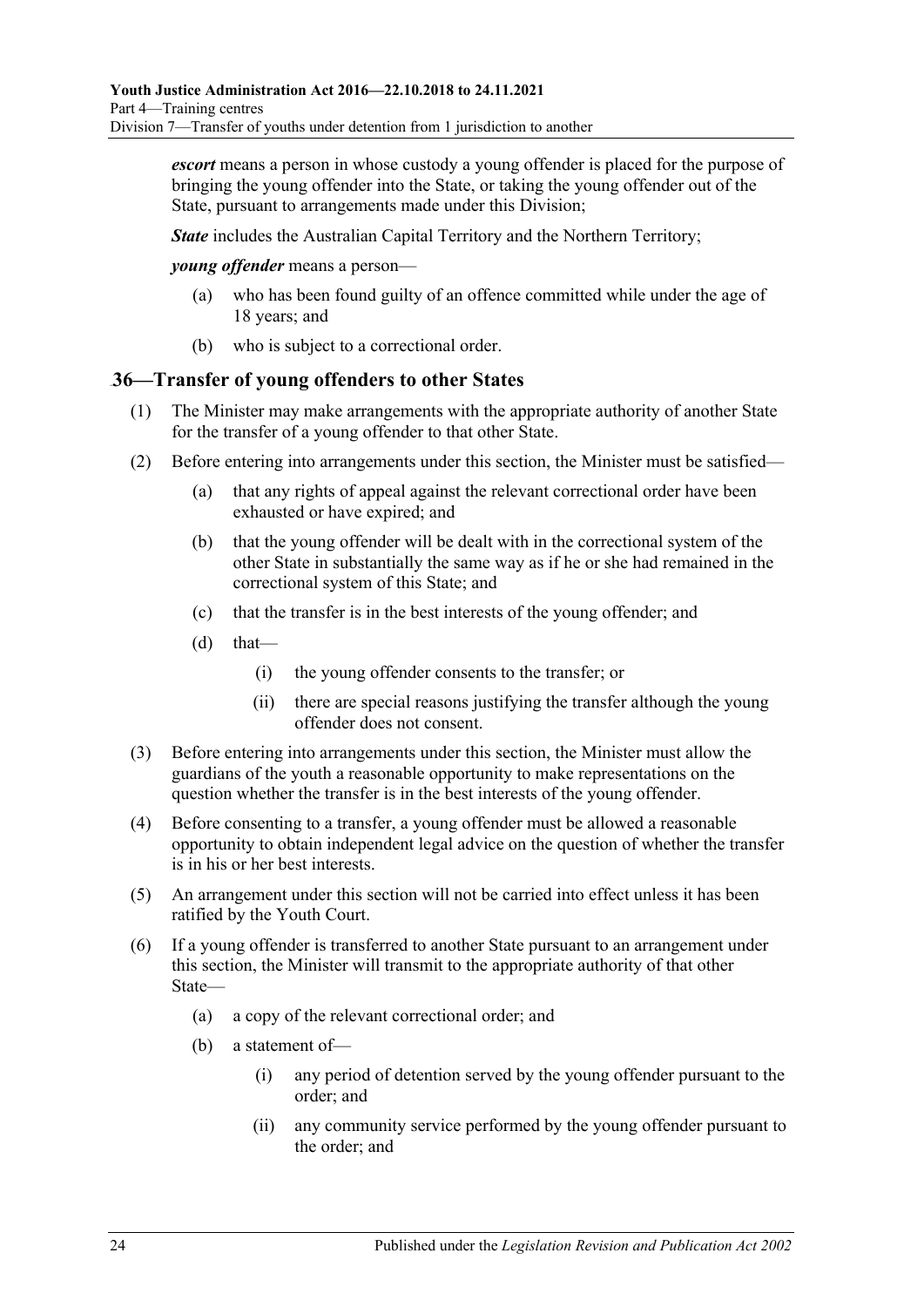- (iii) any period for which the young offender has been subject to conditional release; and
- (iv) any period for which the young offender has been on probation or parole or under supervision; and
- (v) any remissions of sentence to which the young offender has become entitled; and
- (c) a report on the young offender.
- (7) If the Minister arranges for the transfer to another State of a young offender who is in detention, the Minister will arrange for the young offender to be taken to the other State in the custody of a suitable escort and delivered into detention in that other State.
- (8) If a young offender goes or is transferred to another State and is accepted into the correctional system of that other State pursuant to arrangements under this section, the relevant correctional order ceases to operate in this State.

### <span id="page-24-0"></span>49B**37—Transfer of young offenders to this State**

- (1) The Minister may make arrangements with the appropriate authority of another State for the transfer of a young offender from that other State to this State.
- (2) Before entering into arrangements under this section, the Minister must be satisfied—
	- (a) that the young offender is over the age of 10 years; and
	- (b) that there is in force in this State a law that substantially corresponds to the law against which the young offender offended; and
	- (c) that the young offender is not liable to detention for an indeterminate period; and
	- (d) that the young offender will be dealt with in the correctional system of this State in substantially the same way as if he or she had remained in the correctional system of the other State.
- (3) Before entering into arrangements under this section, the Minister must allow the guardians of the youth a reasonable opportunity to make representations on the question whether the transfer is in the best interests of the young offender.
- (4) If a young offender is transferred to this State pursuant to arrangements under this section—
	- (a) a copy of the correctional order must be filed in the Youth Court; and
	- (b) the young offender will be dealt with under the law of this State as if—
		- (i) the correctional order had been made under the law of this State; and
		- (ii) any period of detention, community service, conditional release, probation, parole or supervision served by the young offender pursuant to the order had been served in this State; and
		- (iii) any entitlement to remission of sentence that had accrued prior to the transfer had accrued under the law of this State.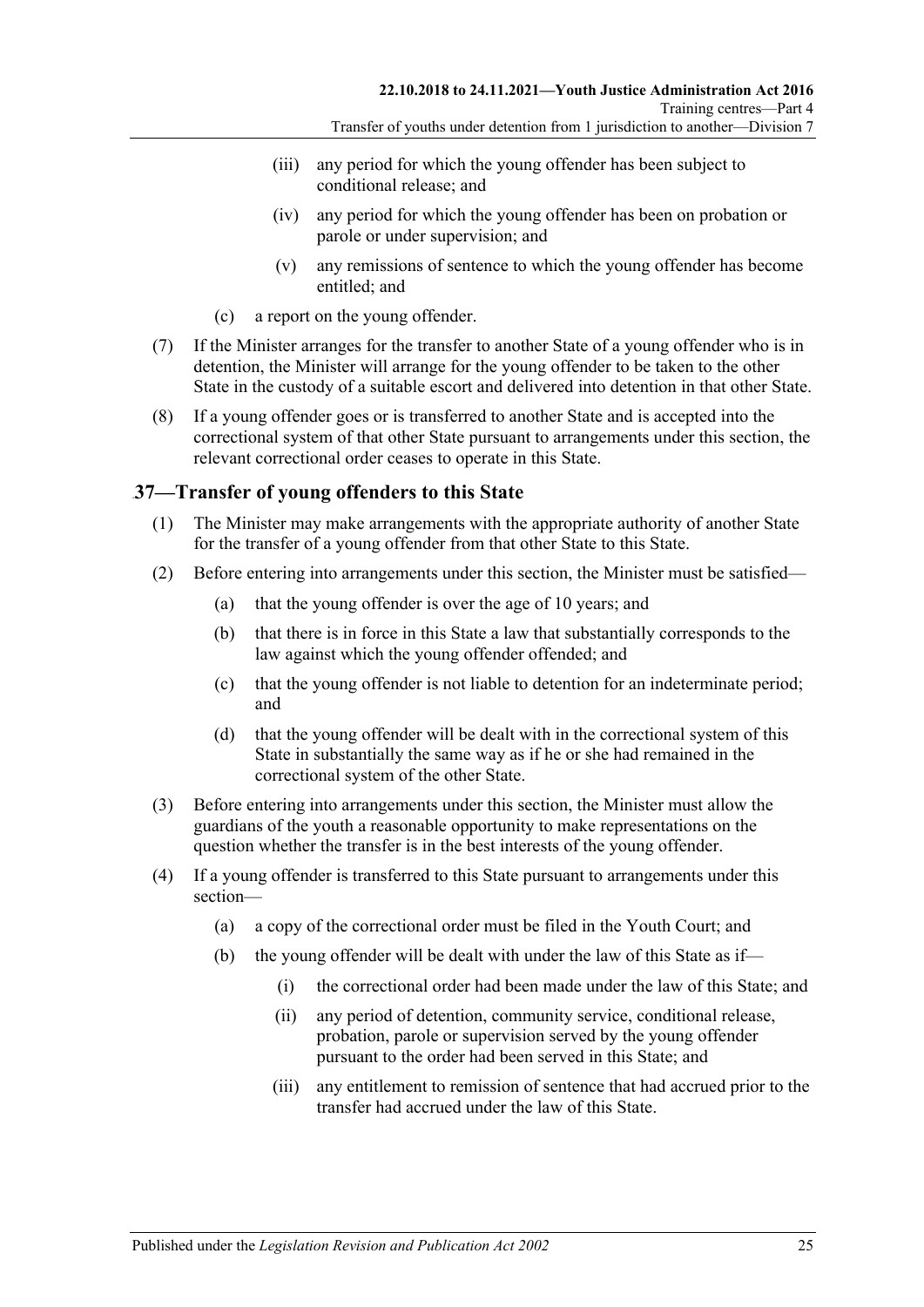#### <span id="page-25-0"></span>50B**38—Adaptation of correctional orders to different correctional systems**

- (1) An arrangement made under this Division for the transfer of a young offender may provide that the correctional order will operate with such modifications as are necessary to ensure its effective operation in the correctional system of the State to which the young offender is to be transferred.
- (2) Any such modifications relating to a correctional order made under the law of another State must be endorsed on the order on its filing under this Act and the Young Offenders Act.

#### <span id="page-25-1"></span>51B**39—Custody during escort**

- (1) An escort in whose custody a young offender has been placed for the purpose of bringing the young offender into, or taking the young offender out of, the State has, while in the State, lawful custody of the young offender.
- (2) If a young offender escapes from the custody of an escort, the young offender may be arrested without warrant for the purpose of being returned to lawful custody.

# <span id="page-25-2"></span>62B**Division 8—Release from detention**

#### <span id="page-25-3"></span>52B**40—Release of youth from detention**

- (1) Subject to this Act and the Young Offenders Act, a youth will be released from the training centre in which the youth is being detained on the day on which the youth's sentence of detention expires, unless released earlier under Part 5 of the Young Offenders Act or any other Act or law.
- (2) A youth must be released from the training centre in which the youth is being detained as near as practicable to 10 am on the day of the youth's release.
- (3) If a youth is released from detention on home detention or conditional release, or on the expiration or extinguishment of his or her sentence of detention, the Chief Executive must, as soon as reasonably practicable, hand over to the youth any personal property held on his or her behalf.

#### <span id="page-25-5"></span><span id="page-25-4"></span>53B**41—Manner in which former resident's personal property is to be dealt with**

- (1) If a former resident of a training centre has left any personal property in a training centre in which he or she was at some time detained, the Chief Executive must give a written notice to the former resident, sent by post to his or her last known address, setting out particulars of the personal property and of the place at which it may be collected.
- (2) If the former resident fails to collect the personal property within 1 month of being given a notice under [subsection](#page-25-5) (1), the Chief Executive must deal with the property in the following manner:
	- (a) if the property consists solely of items that would, in the opinion of the Chief Executive, be of negligible monetary value and of no sentimental value to the former resident, the Chief Executive may dispose of the property in such manner as the Chief Executive thinks fit; or
	- (b) in any other case—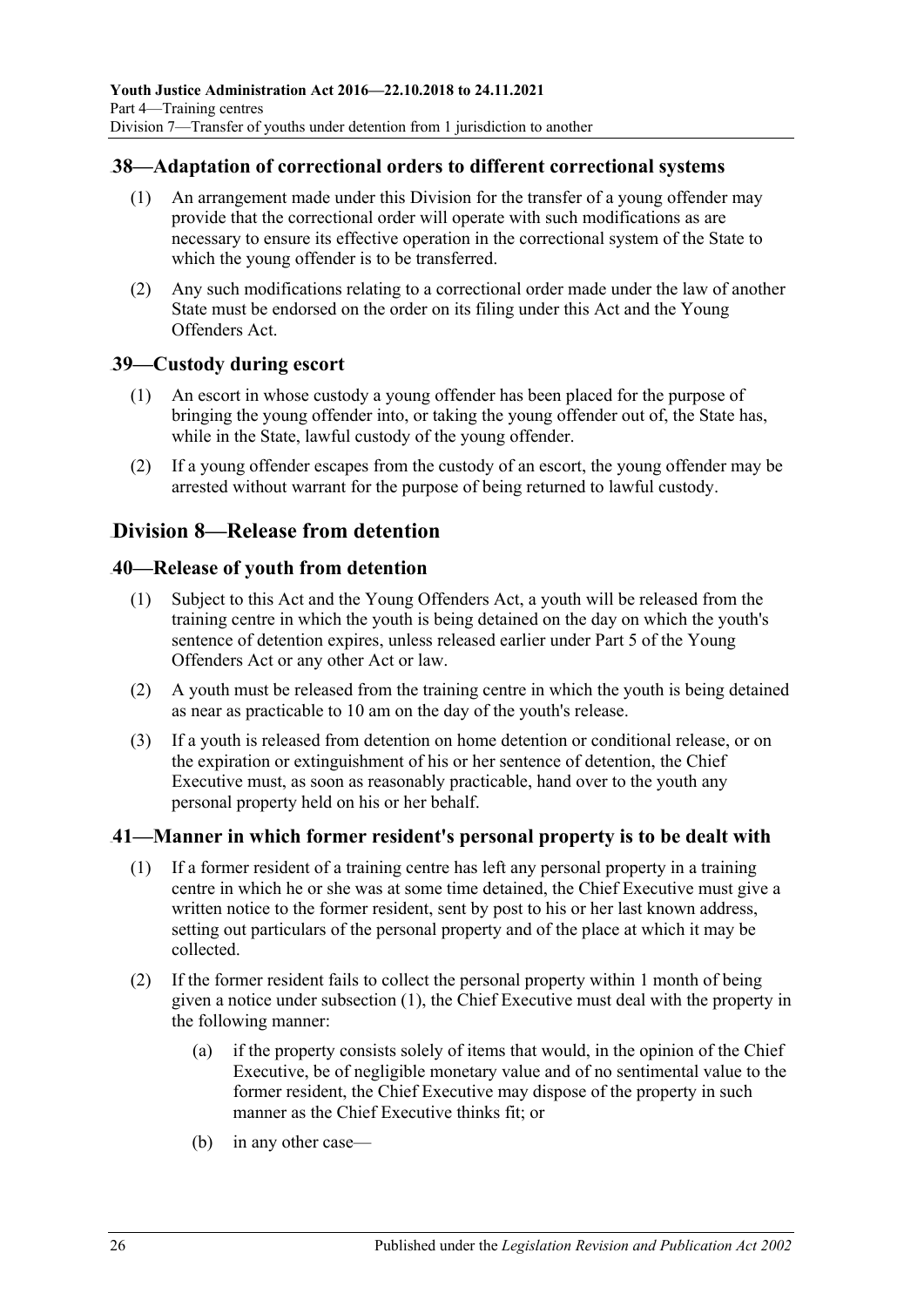- (i) if the whereabouts of the former resident are known to the Chief Executive, the Chief Executive must cause the property to be delivered to the former resident except where it is not practicable to do so, in which case the Chief Executive may dispose of the property in such manner as the Chief Executive thinks fit;
- (ii) if the whereabouts of the former resident are, after reasonable inquiries, unknown to the Chief Executive, the Chief Executive may dispose of the property in such manner as the Chief Executive thinks fit.
- (3) Money received from the sale of any personal property under this section will be paid into the Consolidated Account.

### <span id="page-26-0"></span>54B**42—Certain prohibited items not to be returned to former residents**

Nothing in this Division requires the delivery or return to a person of any item of personal property the possession of which by that person is prohibited by law.

# <span id="page-26-1"></span>68B**Part 5—Community programs and community service**

#### <span id="page-26-2"></span>19B**43—Community programs**

- (1) The Minister may establish such programs as the Minister thinks necessary or desirable for the care, rehabilitation, training or treatment of a youth who is required to be under supervision in the community.
- (2) The Chief Executive must ensure that adequate arrangements are in place in any such program to ensure—
	- (a) that the youth is supervised by a community youth justice officer; and
	- (b) through the implementation of assessment and case planning, that the program is suitable for the particular youth.
- (3) In carrying out an assessment of a particular youth, the Chief Executive must—
	- (a) endeavour to ascertain the views of the youth in relation to any proposed program; and
	- (b) in the case of an assessment of a youth who is under the guardianship of the Chief Executive, or of whom the Chief Executive has custody, under the *[Children and Young People \(Safety\) Act](http://www.legislation.sa.gov.au/index.aspx?action=legref&type=act&legtitle=Children%20and%20Young%20People%20(Safety)%20Act%202017) 2017*—ensure that the Department (within the meaning of that Act) is consulted in relation to the assessment; and
	- (c) have regard to—
		- (i) the age, gender, gender identity, sexuality or sexual identity of the youth; and
		- (ii) the cultural identity, developmental and cognitive capacity, ability or disability, and any special needs, of the youth; and
		- (iii) the social, medical, psychological and educational background and history of the youth; and
		- (iv) the needs of the youth in respect of—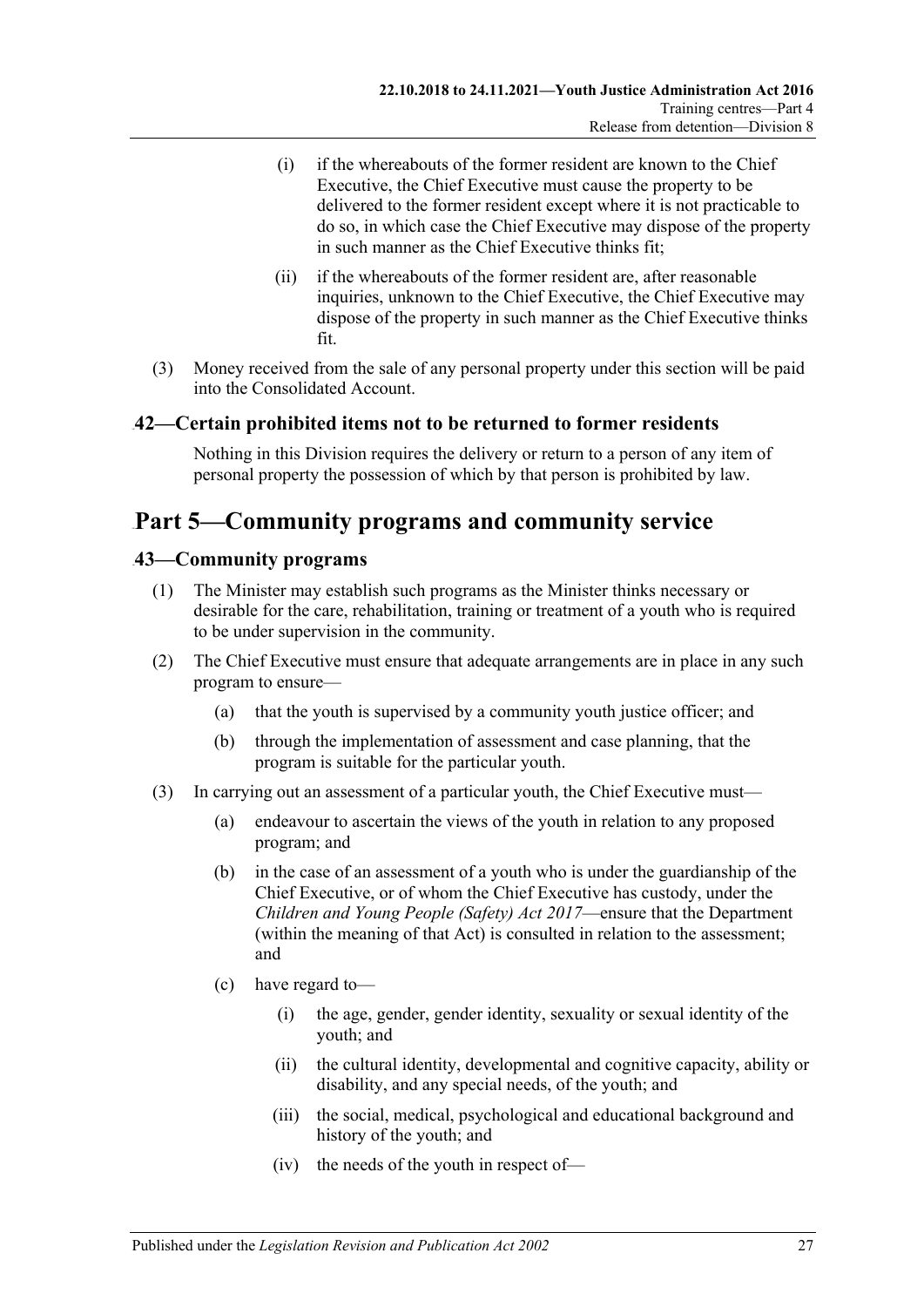- (A) education or training; and
- (B) medical, psychological or psychiatric treatment; and
- (v) the aptitude or suitability of the youth for any particular form of education, vocational training or work; and
- (vi) the nature of the offence, or offences, in respect of which the youth has been sentenced and the length of sentence; and
- (vii) the behaviour of the youth while under supervision; and
- (viii) any representations made by the youth, the community youth justice officer supervising the youth, and any other relevant person (including a guardian, relative or carer of the youth); and
- (ix) such other matters as the Chief Executive thinks relevant.
- (4) The Chief Executive must, before commencing an assessment, notify the youth and, if practicable in the circumstances, a guardian, relative or carer of the youth.
- (5) The youth and a guardian, relative or carer of the youth may make written representations to the Chief Executive in respect of the youth's assessment.
- (6) After an assessment of a youth has been completed under this section, the Chief Executive must prepare a case plan for the youth that contains particulars of any proposals for the education or training, medical, psychological or psychiatric treatment, and rehabilitation, of the youth, and may, after any subsequent assessment, add to or vary that plan.

#### <span id="page-27-0"></span>20B**44—Restrictions on performance of community service and other work orders**

If a youth is required to perform community service or to carry out work pursuant to an order or undertaking under this Act or the Young Offenders Act, the following provisions apply:

- (a) the youth cannot be required to attend at a place for the purpose of performing community service or work at a time that would—
	- (i) interfere with the youth's paid employment or with a course of training or instruction relating to, or likely to assist him or her in obtaining, paid employment; or
	- (ii) cause unreasonable disruption of the youth's commitments in caring for his or her dependants; or
	- (iii) cause the youth to offend against a rule of a religion that he or she practises;
- (b) the youth cannot be required to perform community service or work—
	- (i) for less than 4 hours in a week; or
	- (ii) for more than 8 hours in any 1 day,

except in circumstances approved by the Minister;

(c) if on any day a period of community service or work is to exceed 4 continuous hours, the next hour must be a meal break;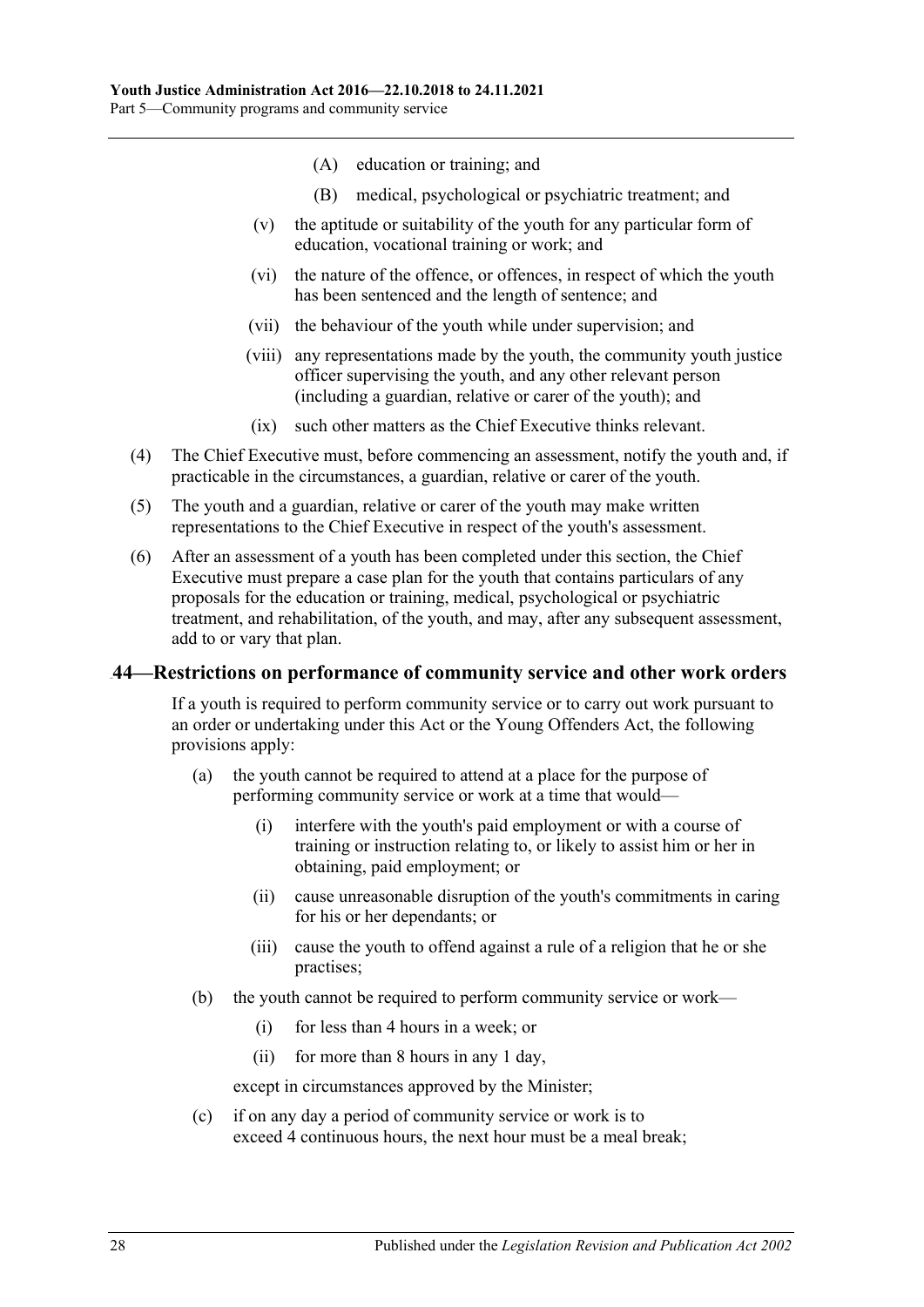(d) the youth will not be paid for the performance of the community service or work.

### <span id="page-28-0"></span>21B**45—Insurance cover for youths performing community service or other work orders**

A youth who is required to perform community service or other work pursuant to an order or undertaking under this Act or the Young Offenders Act must be insured against death or bodily injury arising out of, or occurring in the course of, performance by the youth of that community service or work.

### <span id="page-28-1"></span>22B**46—Community service or other work orders may only involve certain kinds of work**

- (1) The work selected for the performance of community service or other work pursuant to an order or undertaking under this Act or the Young Offenders Act must be for the benefit of—
	- (a) the victim of the offence; or
	- (b) persons who are disadvantaged through age, illness, incapacity or any other adversity; or
	- (c) an organisation that does not seek to secure a pecuniary profit for its members; or
	- (d) a Public Service administrative unit, an agency or instrumentality of the Crown or a local government authority.
- (2) The attendance by a youth at an educational or training course approved by the Minister for the purposes of this section will be taken to be the performance of community service.

# <span id="page-28-2"></span>69B**Part 6—Miscellaneous**

# <span id="page-28-3"></span>23B**47—Hindering a person in execution of duty**

A person who hinders the Chief Executive, a community youth justice officer, a home detention officer or any other person in the execution, performance or discharge of a power, function or duty under this Act is guilty of an offence.

Maximum penalty: \$2 500.

# <span id="page-28-4"></span>24B**48—Impersonating an employee of Department**

A person who falsely represents himself or herself by word or conduct to be an officer or employee of the Department and to be authorised by or pursuant to this Act or any other Act to exercise certain powers is guilty of an offence.

Maximum penalty: \$2 500.

# <span id="page-28-5"></span>25B**49—Confidentiality**

A person must not disclose information relating to a youth or resident of a training centre, being information obtained (whether by the person or some other person) in the administration or enforcement of this Act, except—

(a) as required or authorised by this Act or any other Act or law; or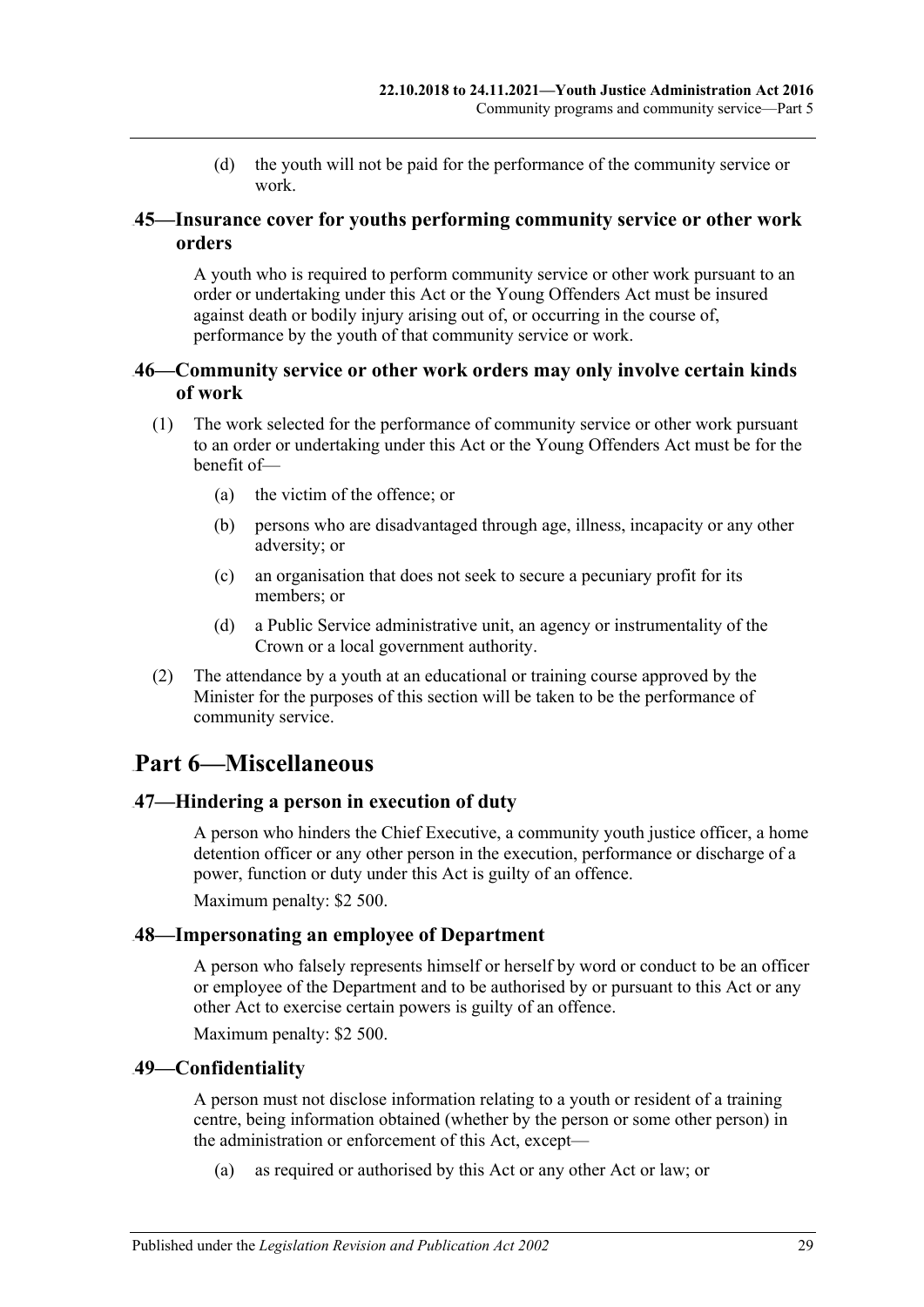- (b) as reasonably required in connection with the administration or enforcement of this Act or any other prescribed Act; or
- (c) if, in the opinion of the Chief Executive, it is necessary to disclose the information in order to avert a serious risk to public safety; or
- (d) for the purposes of legal proceedings arising out of the administration or enforcement of this Act; or
- (e) to a government agency or instrumentality of this State, the Commonwealth or another State or Territory of the Commonwealth for the purposes of the proper performance of its functions; or
- (f) with the consent of the youth or resident to whom the information relates.

Maximum penalty: \$10 000.

### <span id="page-29-0"></span>26B**50—Disclosure of health information**

- $(1)$  The—
	- (a) Chief Executive of the administrative unit of the Public Service that is responsible for assisting a Minister in the administration of the *[Health Care](http://www.legislation.sa.gov.au/index.aspx?action=legref&type=act&legtitle=Health%20Care%20Act%202008)  Act [2008](http://www.legislation.sa.gov.au/index.aspx?action=legref&type=act&legtitle=Health%20Care%20Act%202008)*; and
	- (b) Chief Executive of the administrative unit of the Public Service that is responsible for assisting a Minister in the administration of the *[Mental Health](http://www.legislation.sa.gov.au/index.aspx?action=legref&type=act&legtitle=Mental%20Health%20Act%202009)  Act [2009](http://www.legislation.sa.gov.au/index.aspx?action=legref&type=act&legtitle=Mental%20Health%20Act%202009)*,

must disclose to the Chief Executive such personal information about a youth detained in a training centre or released on home detention as is reasonably required for the treatment, care or rehabilitation of the youth, or the safe management of the youth in the centre or in the community (as the case may be).

- (2) Protocols or guidelines may be established for the purposes of this section.
- (3) In this section—

*personal information* means information or an opinion, whether true or not, relating to a youth whose identity is apparent, or can reasonably be ascertained, from the information or opinion.

#### <span id="page-29-1"></span>27B**51—Information about youth may be given in certain circumstances**

- (1) If a youth is sentenced to detention or imprisonment for an offence, an eligible person may apply in writing to the Chief Executive for the release to him or her of any of the following information relating to the youth:
	- (a) the name and address of the place in which the youth is for the time being held in custody;
	- (b) details of any transfer of the youth from 1 place in which the youth is being held in custody to another;
	- (c) details of the sentence or sentences that the youth is liable to serve;
	- (d) the date on which and circumstances under which the youth was, is to be, or is likely to be, released from custody for any reason;
	- (e) details of any escape from custody by the youth.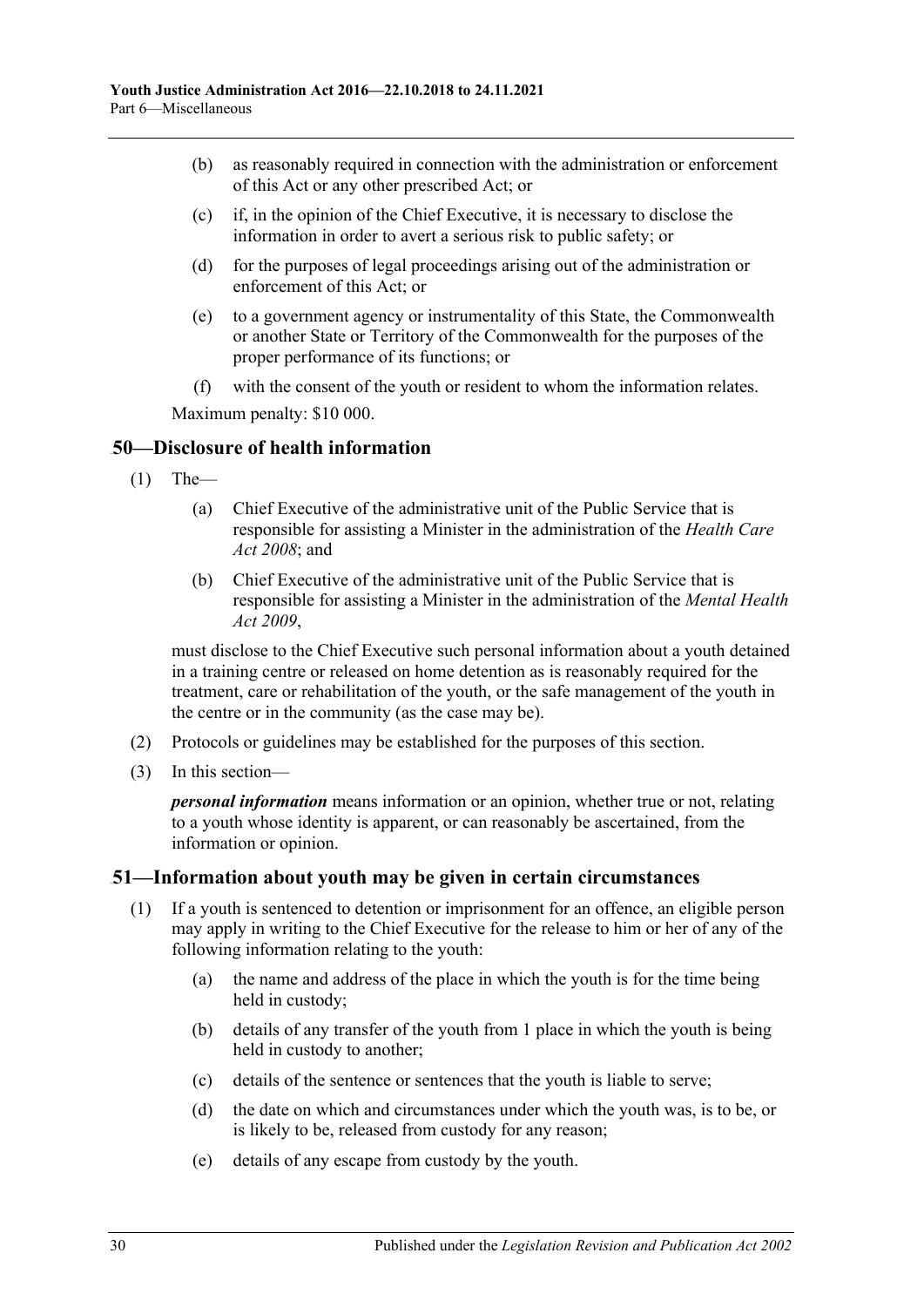- (2) The Chief Executive has an absolute discretion to grant or refuse an application for release of information to an eligible person.
- (3) A decision of the Chief Executive as to whether a person is an eligible person or to grant or refuse an application under this section is final and is not reviewable by a court.
- (4) The Chief Executive must not release information relating to a youth's conditional release from detention by the Training Centre Review Board without the consent of the Board (but the Board may waive this requirement in such circumstances as it thinks fit).
- (5) For the purposes of this section, a person is an *eligible person* in relation to a youth who is sentenced to detention or imprisonment for an offence if he or she is—
	- (a) a registered victim in relation to the offence; or
	- (b) a member of the youth's family or a close associate of the youth; or
	- (c) a legal practitioner who represents the youth; or
	- (d) any other person who the Chief Executive thinks has a proper interest in the release of such information.

#### <span id="page-30-0"></span>28B**52—Information about youth to be given when youth to be imprisoned**

If a youth is transferred to a prison from a training centre, the Chief Executive must provide the Department (within the meaning of the *[Correctional Services Act](http://www.legislation.sa.gov.au/index.aspx?action=legref&type=act&legtitle=Correctional%20Services%20Act%201982) 1982*) with information held by the Chief Executive that is required by that Department in order to ensure—

- (a) the safety and security of the youth while he or she is detained in the prison; or
- (b) the safety and security of other persons at the prison; or
- (c) that the rehabilitation needs of the youth will be met while he or she is detained in the prison.

#### <span id="page-30-1"></span>29B**53—Minister may acquire land**

The Minister may, for the purposes of this Act, acquire land in accordance with the *[Land Acquisition Act](http://www.legislation.sa.gov.au/index.aspx?action=legref&type=act&legtitle=Land%20Acquisition%20Act%201969) 1969*.

#### <span id="page-30-2"></span>30B**54—Evidentiary provision**

In any proceedings, an apparently genuine document purporting to be a certificate signed by the Chief Executive (or a delegate of the Chief Executive), and certifying that a dog used during a specified period for a specified purpose under [section](#page-19-1) 32 within a specified area, or at a training centre, was a sniffer dog constitutes proof, in the absence of proof to the contrary, of the matters so certified.

#### <span id="page-30-4"></span><span id="page-30-3"></span>31B**55—Regulations**

- (1) The Governor may make such regulations as are contemplated by this Act, or as are necessary or expedient for the purposes of this Act.
- (2) Without limiting the generality of [subsection](#page-30-4) (1), regulations may be made—
	- (a) regulating the administration and management of training centres; and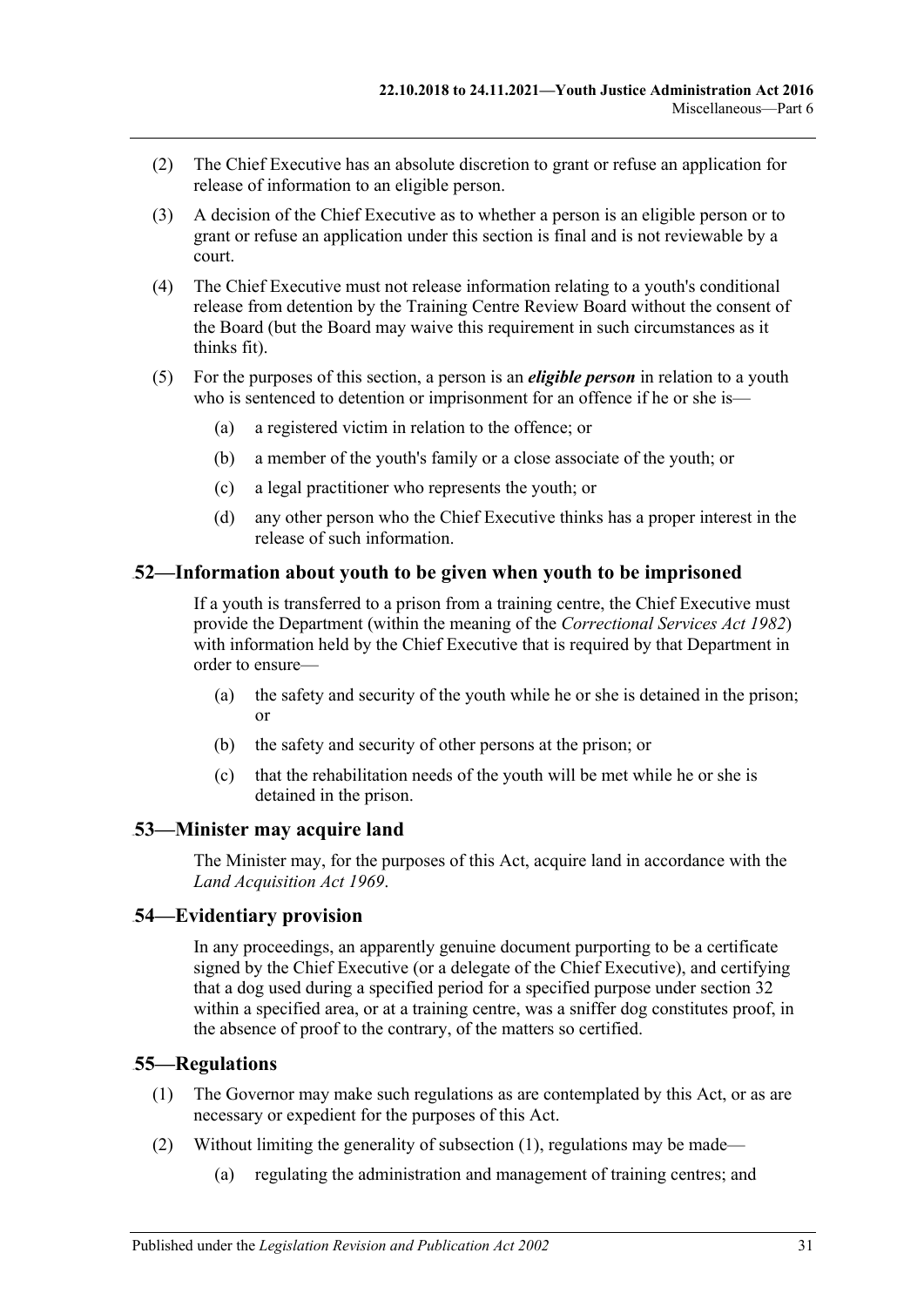- (b) prescribing the procedures to be observed in relation to the detention of a youth prior to being dealt with by a court, or while a youth is being conveyed to or from any court, or while a youth is in attendance at any court; and
- (c) regulating the conduct of residents, or of residents of a particular class, of a training centre; and
- (d) relating to visitors to training centres; and
- (e) setting out rights of residents of training centres; and
- (f) prohibiting, restricting or regulating the supply or administration to residents of drugs (including prescription drugs under the *[Controlled Substances](http://www.legislation.sa.gov.au/index.aspx?action=legref&type=act&legtitle=Controlled%20Substances%20Act%201984)  Act [1984](http://www.legislation.sa.gov.au/index.aspx?action=legref&type=act&legtitle=Controlled%20Substances%20Act%201984)*); and
- (g) for the purposes of [section](#page-19-0) 31, including regulations—
	- (i) prescribing procedures for drug testing; and
	- (ii) regulating the collection of biological samples from residents for the purposes of drug testing; and
	- (iii) prescribing the directions that can be given to a resident for the purpose of conducting an alcotest or collecting and authenticating a biological sample; and
- (h) prescribing the duties of employees of training centres; and
- (i) regulating the times at which and procedure by which youths may be admitted to training centres for detention; and
- (j) regulating the administration of community service orders; and
- (k) prescribing directions that community youth justice officers may give to persons under their supervision; and
- (l) prescribing fines, not exceeding \$1 250 in each case, for breach of the regulations.
- (3) The regulations may include evidentiary provisions to facilitate proof of breaches of the regulations for the purposes of proceedings for offences against this Act or the regulations.
- (4) Regulations under this Act may—
	- (a) be of general application or limited application; and
	- (b) make different provision according to the persons, things or circumstances to which they are expressed to apply; and
	- (c) provide that a matter or thing in respect of which regulations may be made is to be determined according to the discretion of the Minister or the Chief Executive; and
	- (d) include evidentiary provisions to facilitate proof of contraventions of the regulations for the purposes of proceedings for offences.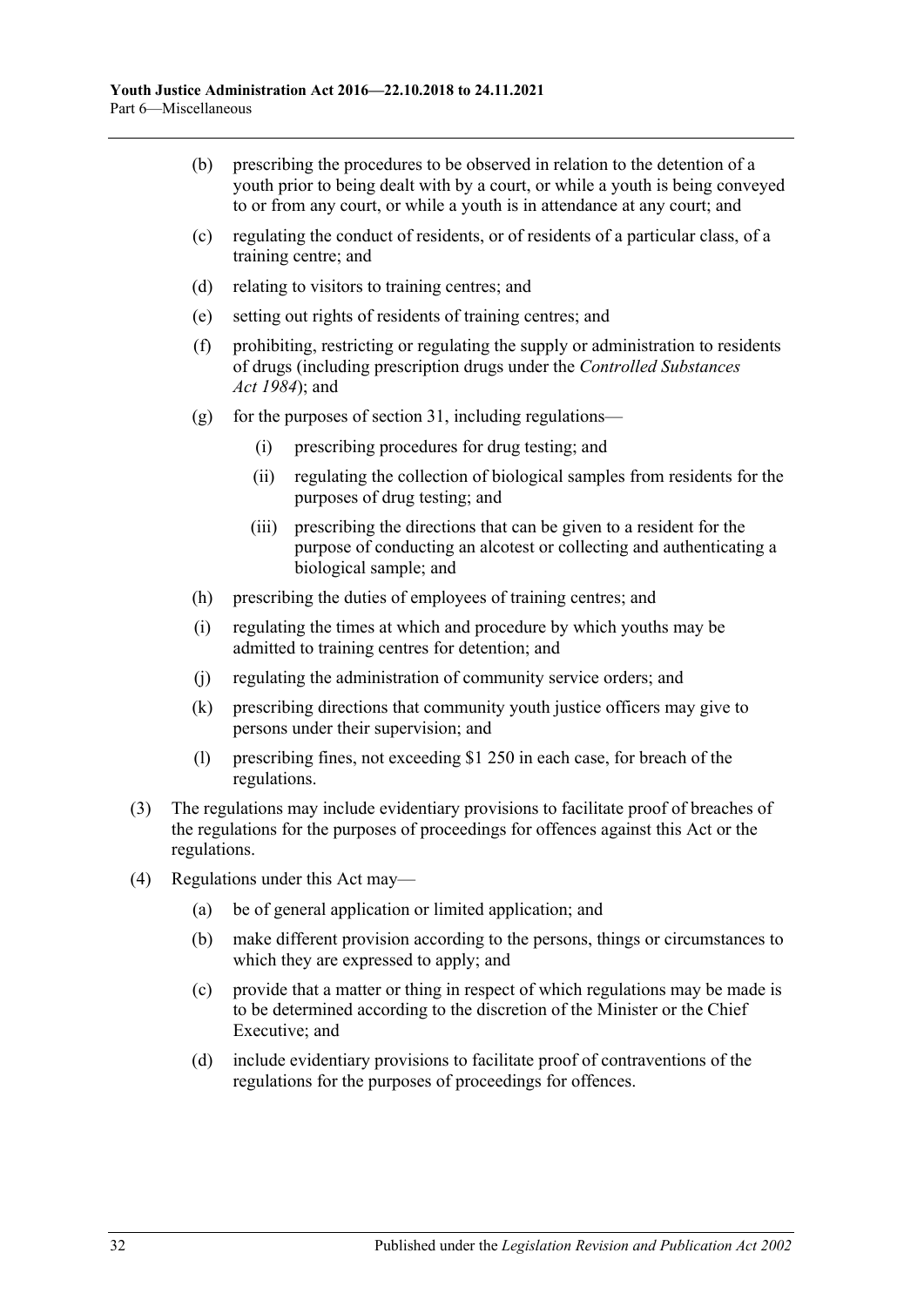# <span id="page-32-0"></span>63B**Legislative history**

# **Notes**

- Please note—References in the legislation to other legislation or instruments or to titles of bodies or offices are not automatically updated as part of the program for the revision and publication of legislation and therefore may be obsolete.
- Earlier versions of this Act (historical versions) are listed at the end of the legislative history.
- For further information relating to the Act and subordinate legislation made under the Act see the Index of South Australian Statutes or www.legislation.sa.gov.au.

# **Legislation amended by principal Act**

The *Youth Justice Administration Act 2016* amended the following:

*Children's Protection Act 1993 Criminal Law Consolidation Act 1935 Criminal Law (Sentencing) Act 1988 Family and Community Services Act 1972 Young Offenders Act 1993 Youth Court Act 1993*

# **Principal Act and amendments**

New entries appear in bold.

| Year No |    | Title                                                                                                            | Assent     | Commencement                                                                                                                        |
|---------|----|------------------------------------------------------------------------------------------------------------------|------------|-------------------------------------------------------------------------------------------------------------------------------------|
| 2016 6  |    | Youth Justice Administration<br>Act 2016                                                                         | 17.3.2016  | 1.12.2016 (Gazette 8.9.2016 p3677)                                                                                                  |
| 2017    | 64 | <b>Children's Protection Law Reform</b><br>(Transitional Arrangements and<br><b>Related Amendments) Act 2017</b> | 12.12.2017 | Pt 23 (s $149(3)$ )-19.12.2017;<br>ss 149(1), 150-26.2.2018; ss 148,<br>149(2), 151 to 153-22.10.2018<br>(Gazette 19.12.2017 p5119) |

# **Provisions amended**

New entries appear in bold.

Entries that relate to provisions that have been deleted appear in italics.

| Provision      | How varied                                                     | Commencement |
|----------------|----------------------------------------------------------------|--------------|
| Long title     | amended under Legislation Revision and<br>Publication Act 2002 | 22.10.2018   |
| Pt1            |                                                                |              |
| s <sub>2</sub> | omitted under Legislation Revision and<br>Publication Act 2002 | 19.12.2017   |
| s 3            |                                                                |              |